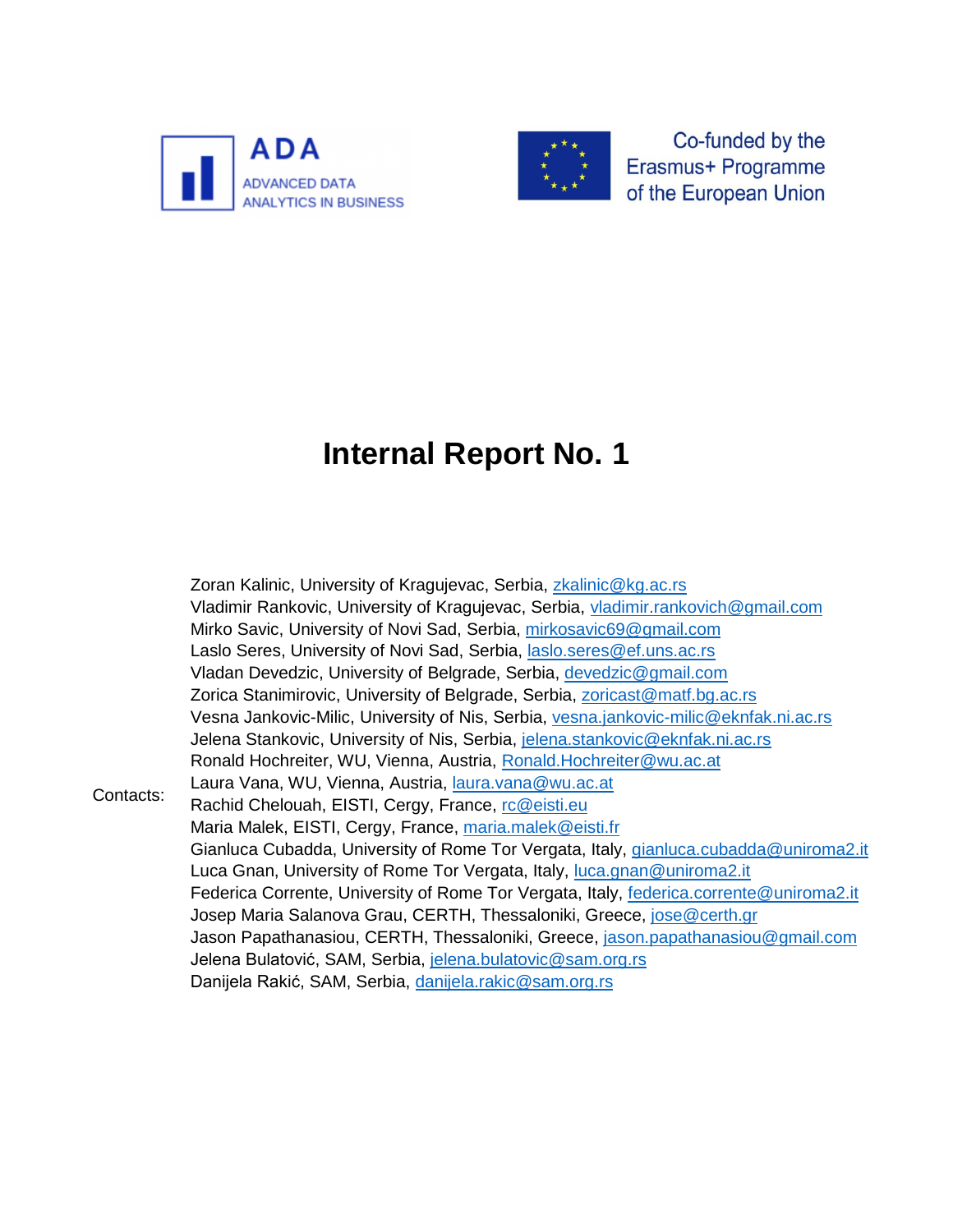| Project acronym:    | ADA                                        |
|---------------------|--------------------------------------------|
| Project full title: | <b>Advanced Data Analytics in Business</b> |
| Project No:         | 598829-EPP-1-2018-1-RS-EPPKA2-CBHE-JP      |
| Funding scheme:     | ERASMUS+                                   |
| Project start date: | November 15, 2018                          |
| Project duration:   | 36 months                                  |

| This report represents integral Internal Report No. 1, i.e. the report of<br>quality control and monitoring of the ADA project, for the period from<br>Abstract<br>the start of the project (15 November 2018) until 15 March 2020 and it<br>is a result of the activity 5.3 Internal Project Control and Monitoring. It |                                                                          |
|--------------------------------------------------------------------------------------------------------------------------------------------------------------------------------------------------------------------------------------------------------------------------------------------------------------------------|--------------------------------------------------------------------------|
| as an overview of quality assessment of study visits realized during<br>reporting period.                                                                                                                                                                                                                                | consists of the internal quality reports of each project partner as well |

| Title of document:          | Internal Report No. 1                       |
|-----------------------------|---------------------------------------------|
| Work package:               | WP5: Quality Control and Monitoring         |
| Activity:                   | 5.3 Internal Project Control and Monitoring |
| Last version date:          | 14/04/2020                                  |
| File name:                  | Internal Report No. 1.pdf                   |
| Number of pages:            | 35                                          |
| <b>Dissemination level:</b> | Consortium                                  |

#### VERSIONING AND CONTRIBUTION HISTORY

| Version | Date       | <b>Revision description</b> | Partner responsible |  |
|---------|------------|-----------------------------|---------------------|--|
| 1.0     | 14/04/2020 | Creation of document        | UNIKG               |  |

#### DISCLAIMER

The European Commission support for the production of this publication does not constitute an endorsement of the contents which reflects the views only of the authors, and the Commission cannot be held responsible for any use which may be made of the information contained therein.

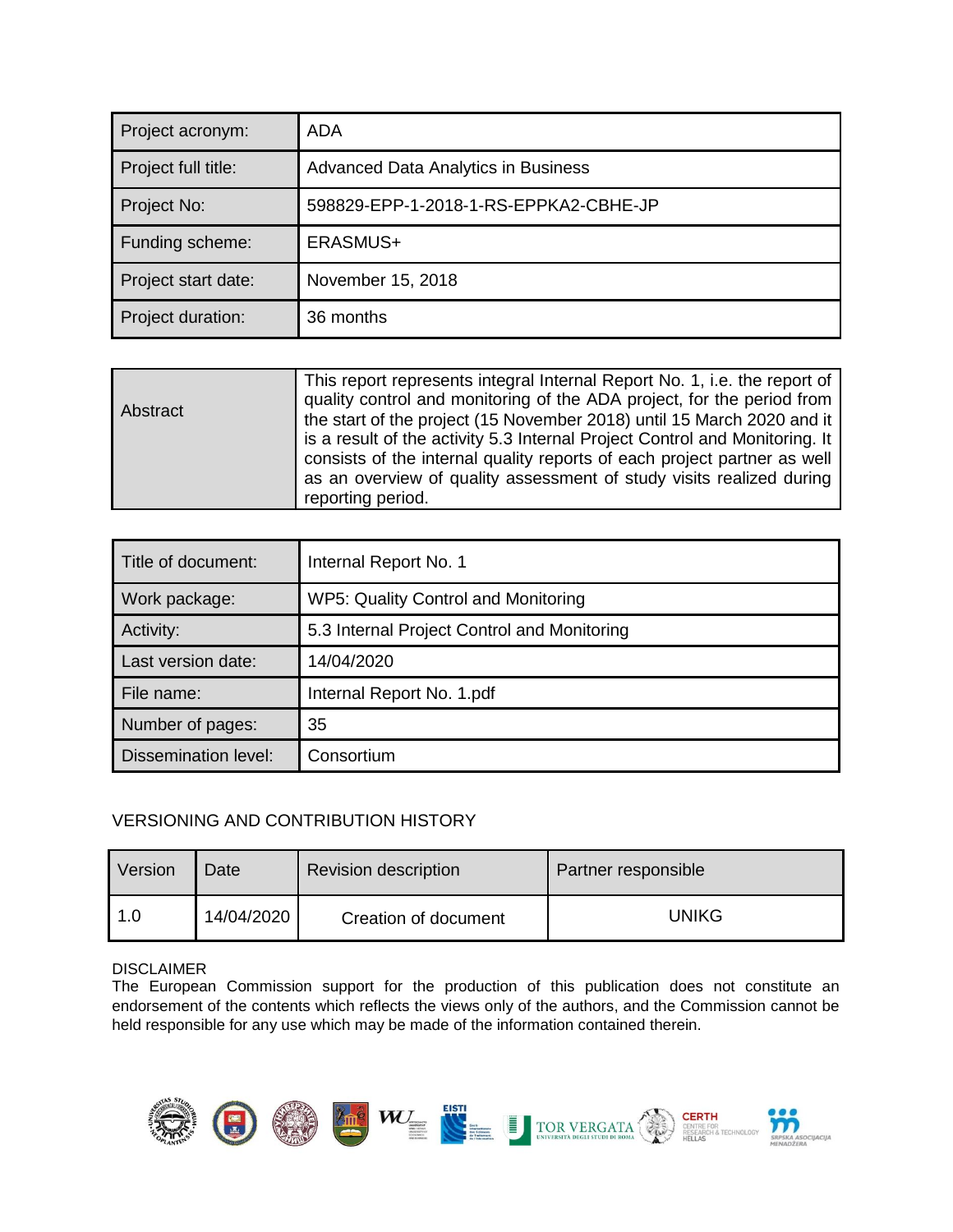#### **Contents**

| Graduate School in Computer Science and Mathematics Engineering (EISTI)25 |
|---------------------------------------------------------------------------|
|                                                                           |
|                                                                           |
|                                                                           |

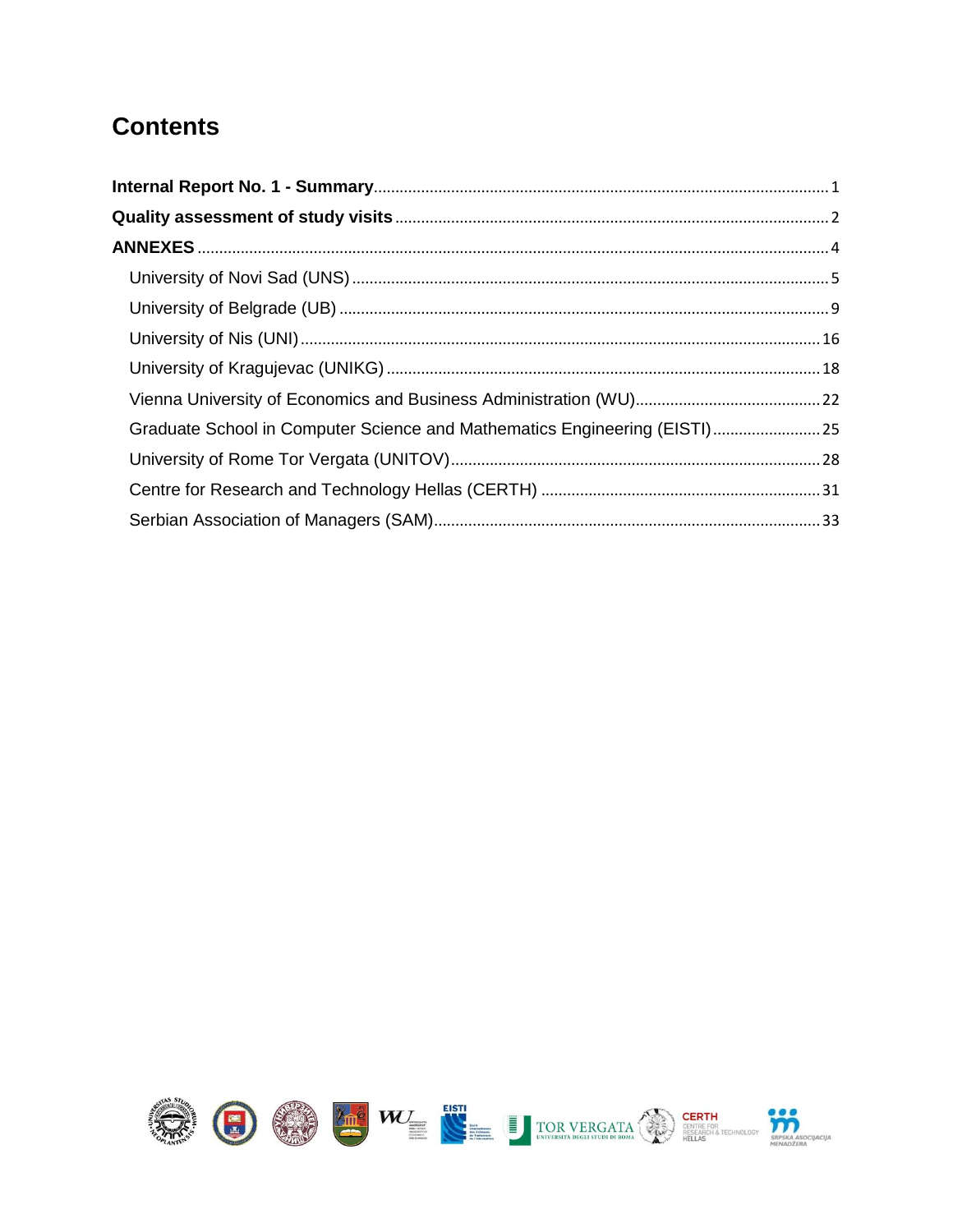#### **Internal Report No. 1 - Summary**

<span id="page-3-0"></span>The Internal Report No. 1 represents the report of quality control and monitoring od ADA project, for the period from the start of the project (15 November 2018) until 15 March 2020 and it is a result of the activity 5.3 Internal Project Control and Monitoring. Namely, due to the late start of the WP5: Quality Control and Monitoring, the main document of this WP – Quality and Assessment Plan, which describes organization and management structure and the relationships between the partners and determines and describes quality expectations and quality metrics of project outputs and outcomes and project-related activities, as well as the key aspects and procedures for internal and external monitoring and risk management, was adopted at Steering Committee meeting held in Vienna in March 2020. This Plan also defines the responsibilities of the members of Quality Control Committee of the ADA project and the template for the preparation of periodical internal quality reports. Therefore, after this meeting all necessary conditions were met, and project team members worked on the preparation of this report, which covers the longer period, from the start of the project. Future reports will be prepared every 3-4 months, in accordance with the WorkPlan from the Project Application.

Each project partner prepared its own internal report, which are in the Annexes section, so more details about the activities, experienced problems and measures taken by each partner may be found there and here they will not be elaborated in details. General conclusion is the ADA project flows well, without big problems which significantly endanger its realization and results. As one of the common problems, encountered by several project partners, is the Corona virus outbreak. Due to this problem, some of the meetings during study visit to WU Vienna had to cancelled. Also, the procedure of equipment purchasing has not been finished in time at two Serbian HEI partners, as the supply lines from China were broken. Another common issue is long accreditation procedure in Serbia, and it is not clear yet when new master study program in advanced data analysis will be accredited and students enrolled.

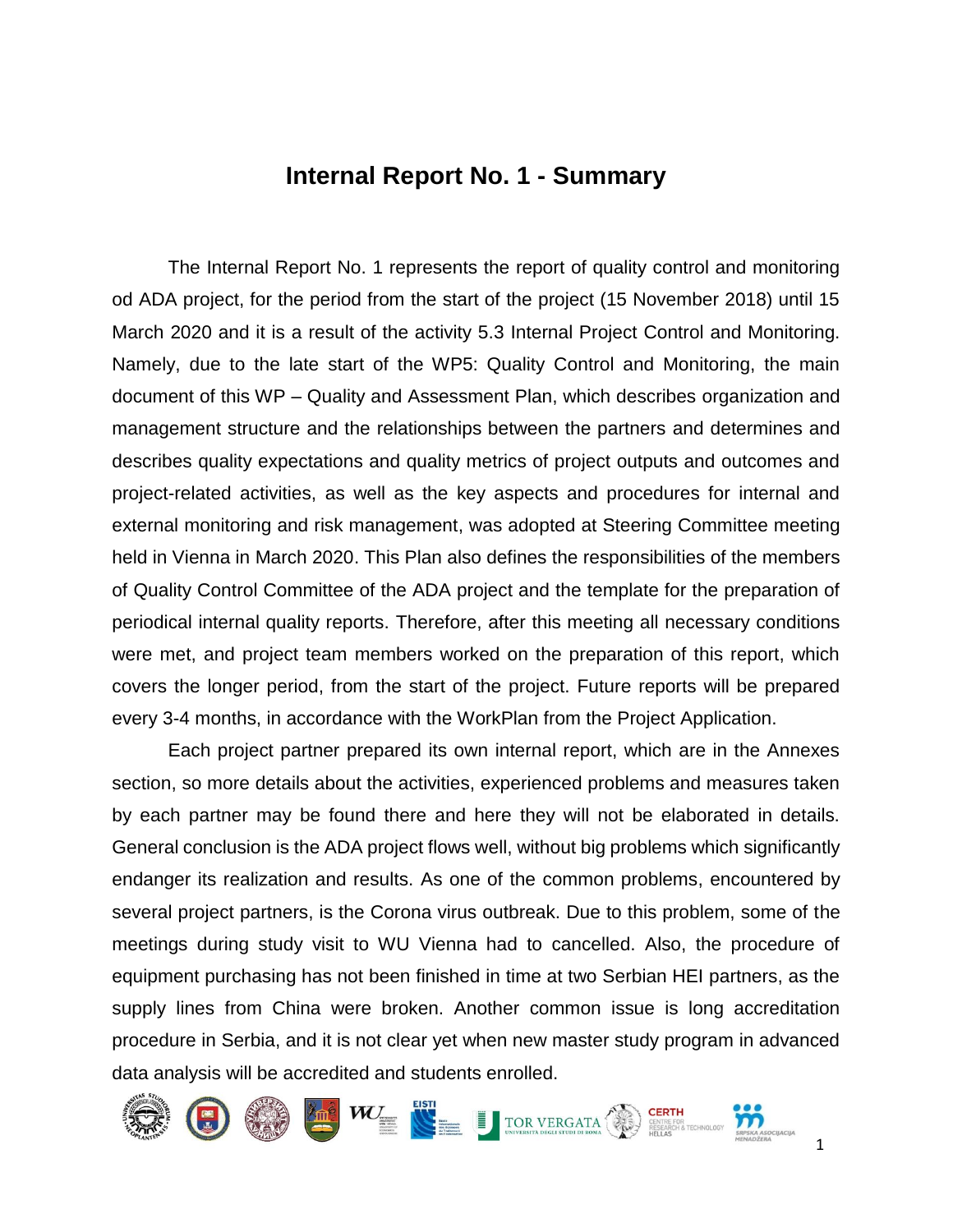#### **Quality assessment of study visits**

<span id="page-4-0"></span>During reporting period, kick-off meeting and four study visits, one to each of EU partners, were organized:

- Kick-off meeting, held at the University of Novi Sad, Serbia (UNS), on November 26-27, 2018
- Study visit to the Graduate School in Computer Science and Mathematics Engineering, Cergy, France (EISTI), on March 18-20, 2019
- Study visit to the Centre for Research and Technology Hellas, Thessaloniki, Greece (CERTH), on July 01-02, 2019
- Study visit to the University of Rome Tor Vergata, Rome, Italy (UNITOV), on November 18-20, 2019
- Study visit to the Vienna University of Economics and Business, Vienna, Austria (WU), on March 10-12, 2020.

The quality assessment of each of these meetings was performed using online questionnaires (using Google Forms), a few days after each visit. The structure of the questionnaire is determined by the Quality and Assessment Plan, Annex E, and the respondents were asked to assess their satisfaction with Time and Schedule of the meetings, Location and Equipment, Materials, Effectiveness and Productivity and finally, Overall Experience and give additional comments. All questions were answered on a fourpoint scale, with 0 representing completely disagree and 3 representing completely agree. The number of participants and respondents for each meeting, as well as averages of answers to the questions are presented in the Table 1.

General opinion was that all meetings were well organized and very useful and effective, with materials, such as Agenda, sent before the meeting. Concerning problems and suggestions, only a few respondents reported minor issues with the Wi-Fi, some of the

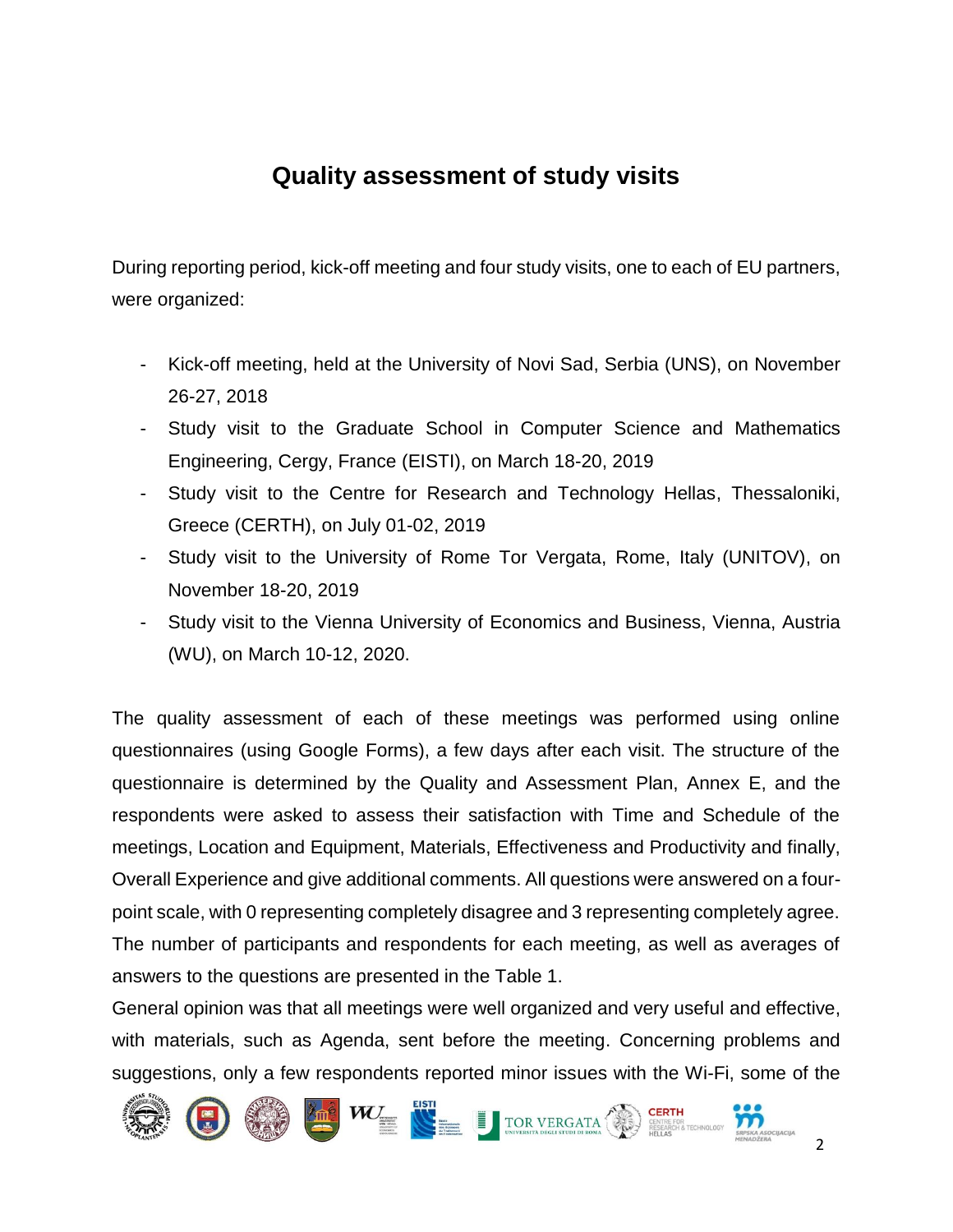respondents suggested more joint lunches and/or dinners, where in more informal atmosphere the participants could discuss and talk, and finally several respondents mentioned the negative influence of Corona virus outbreak on the meeting at the WU in Vienna.

|                                                                                               | Kick-off                                                  | Study visit | Study visit | Study visit | Study visit |  |  |
|-----------------------------------------------------------------------------------------------|-----------------------------------------------------------|-------------|-------------|-------------|-------------|--|--|
|                                                                                               | at UNS                                                    | to EISTI    | to CERTH    | to UNITOV   | to WU       |  |  |
| Number of participants                                                                        | 15                                                        | 19          | 16          | 20          | 18          |  |  |
| Number of responses                                                                           | 14                                                        | 13          | 16          | 20          | 18          |  |  |
| <b>Statements</b>                                                                             | Mean value of the answers on four-point scale (0-3),      |             |             |             |             |  |  |
|                                                                                               | with $0 =$ completely disagree and $3 =$ completely agree |             |             |             |             |  |  |
| The times of the meetings were<br>convenient for me                                           | 2.86                                                      | 2.92        | 2.94        | 2.90        | 3.00        |  |  |
| The schedule of the meeting was<br>convenient for me                                          | 2.86                                                      | 2.92        | 2.86        | 3.00        | 2.94        |  |  |
| The location was suitable for this<br>type of a meeting                                       | 2.93                                                      | 2.69        | 2.94        | 2.85        | 3.00        |  |  |
| The provided equipment was<br>suitable for the meeting                                        | 3.00                                                      | 2.85        | 2.94        | 2.95        | 3.00        |  |  |
| The materials were clear and<br>understandable                                                | 3.00                                                      | 3.00        | 2.93        | 2.95        | 2.89        |  |  |
| The materials were informative and<br>useful                                                  | 2.86                                                      | 2.85        | 2.81        | 2.95        | 2.83        |  |  |
| The content of the meeting was<br>useful and informative                                      | 2.64                                                      | 2.69        | 2.86        | 2.90        | 2.89        |  |  |
| I have had sufficient opportunities to<br>voice and discuss my ideas/<br>suggestions/opinions | 3.00                                                      | 2.92        | 2.86        | 2.95        | 2.83        |  |  |
| How would you rate the overall<br>effectiveness of the meeting?                               | 2.86                                                      | 2.92        | 2.87        | 3.00        | 2.83        |  |  |

Table 1: Overview of the satisfaction with the project meetings

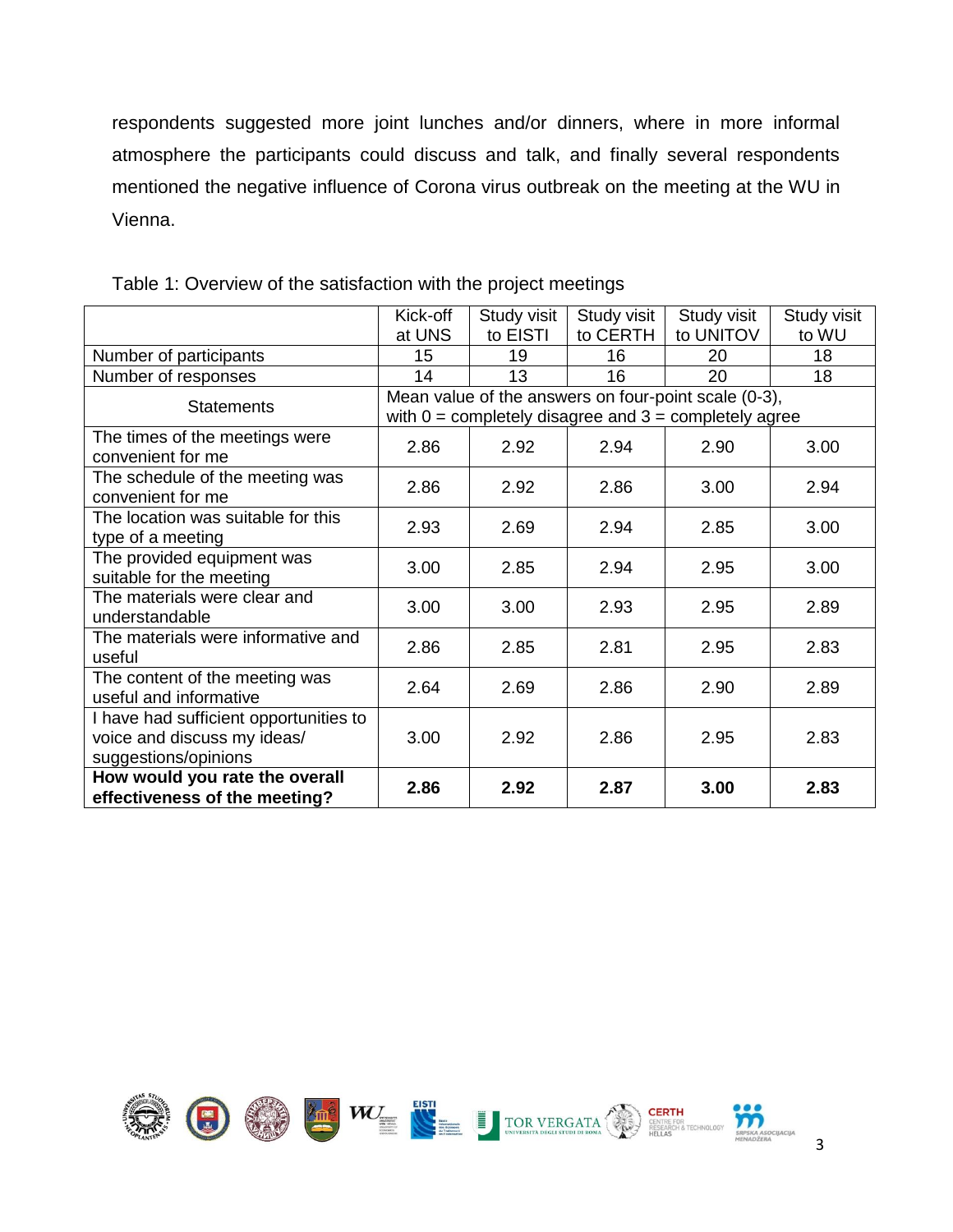#### **ANNEXES**

#### **Internal report No. 1**

- <span id="page-6-0"></span>- University of Novi Sad, Serbia
- University of Belgrade, Serbia
- University of Niš, Serbia
- University of Kragujevac, Serbia
- Vienna University of Economics and Business, Austria
- Graduate School in Computer Science and Mathematics Engineering, Cergy, France
- University of Rome Tor Vergata, Italy
- Centre for Research and Technology Hellas, Greece
- Serbian Association of Managers, Serbia

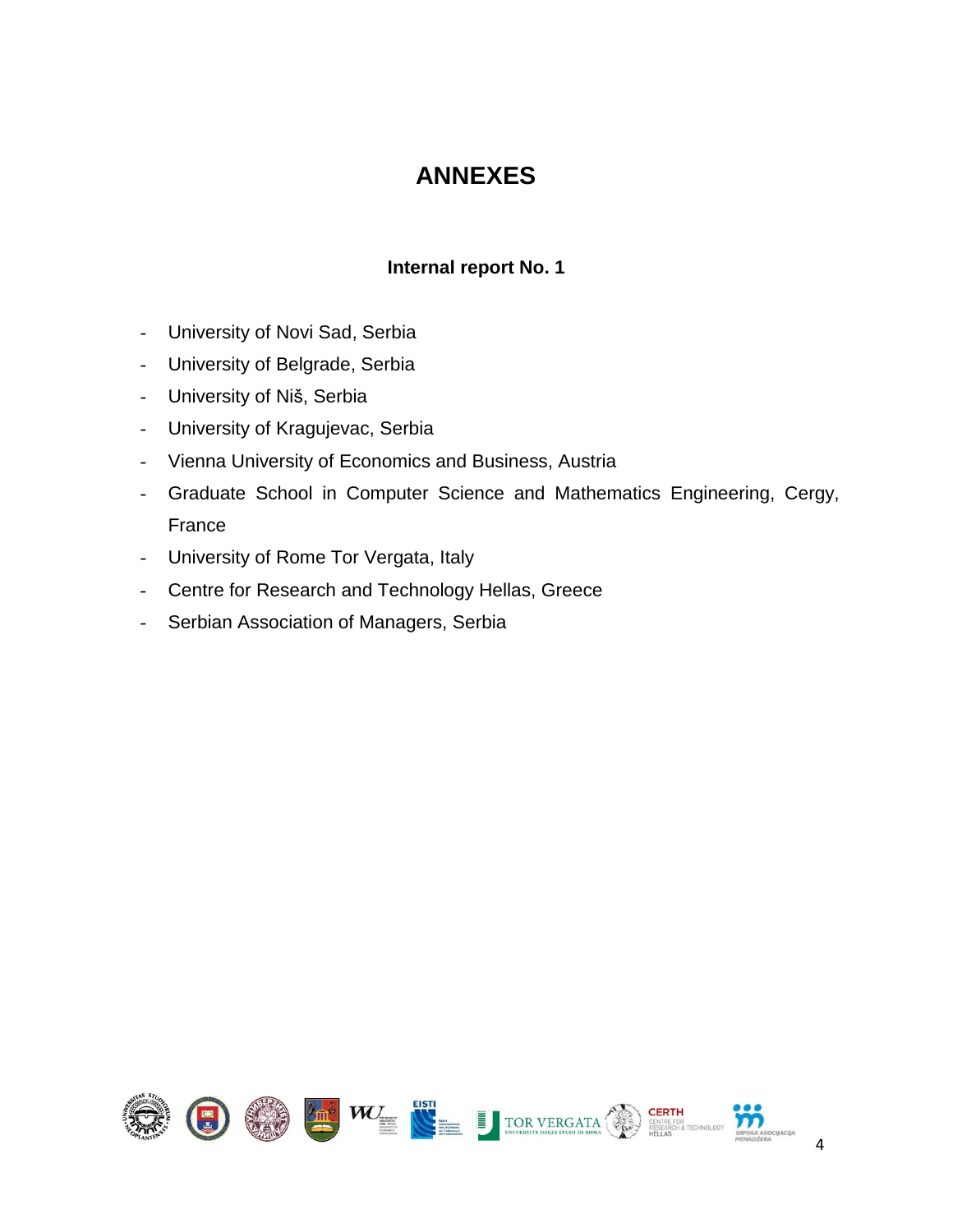



<span id="page-7-0"></span>

| Project partner                                                                                                  | University of Novi Sad (UNS)                                                                                                                                                                                                                                                                                                                                                                                                                                                                                                                                                                                                                                            |
|------------------------------------------------------------------------------------------------------------------|-------------------------------------------------------------------------------------------------------------------------------------------------------------------------------------------------------------------------------------------------------------------------------------------------------------------------------------------------------------------------------------------------------------------------------------------------------------------------------------------------------------------------------------------------------------------------------------------------------------------------------------------------------------------------|
| Reporting period                                                                                                 | 15.11.2018 - 15.03.2020                                                                                                                                                                                                                                                                                                                                                                                                                                                                                                                                                                                                                                                 |
| Description of all activities<br>realised by project partner<br>during reporting period<br>and achieved results: | 1.1 Analysis of best practise and comparative analysis<br>The Analysis was done after the kick off meeting of the<br>Steering Committee (SC). The members of the team (at<br>the same time teachers at respective universities), has<br>prepared reports about best practises at their<br>universities and comparative analysis will be done. We<br>actually made not only the overview of best practices in<br>EHEA, but also an overview of related courses to<br>business analytics in Serbia (Deliverables 1.1.1 Analysis<br>of status of various courses related to BA at Serbian<br>universities; 1.1.2 Analysis of best practice at EU partner<br>Universities). |
|                                                                                                                  | Survey on stakeholders in Serbia about the status of<br>business analytics and their needs in the area of<br>business analytics has been made also (Deliverable<br>1.1.3 Survey on stakeholders in Serbia).                                                                                                                                                                                                                                                                                                                                                                                                                                                             |
|                                                                                                                  | 1.2 Development of learning outcomes and<br>competencies<br>On the basis of previous analysis and intensive<br>discussion between team members and various<br>stakeholders, we have developed Deliverable 1.2<br>Learning outcomes and competencies (booklet). The<br>booklet contains definition of learning outcomes and<br>competencies which must have any business analyst,<br>taking into account particular situation in companies of<br>Wester Balkans.                                                                                                                                                                                                         |
|                                                                                                                  | 1.3 Development of program, modules, syllabi of all<br>courses and ECTS<br>The program, syllabi and ECTS were developed during<br>the first year of the project. The team of professors from                                                                                                                                                                                                                                                                                                                                                                                                                                                                            |









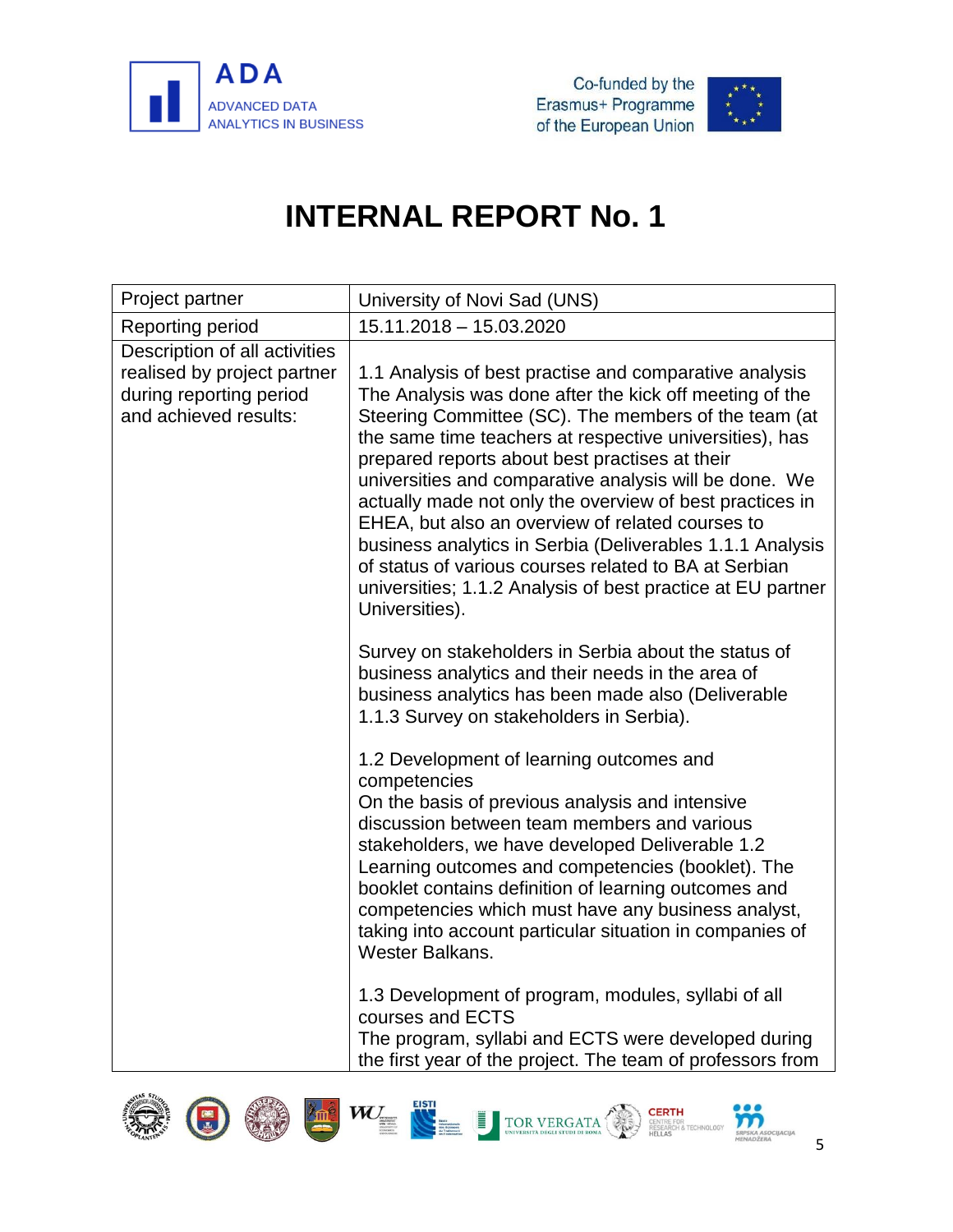

j





all Serbian universities and representatives from companies were working together with EU colleagues, to make the final version of the programs. A series of meetings was held in order to define program, potential modules and all courses and syllabi. For curriculum development, courses in statistics, operational research, econometrics, risk analysis, supply chain management, data mining, predictive modelling, multivariate testing, were revised in order to be more compatible with business analytics, while completely new courses are machine learning, big data analytics, text analytics, data visualization, business intelligence reporting, and selfservice analytics platforms. Since three universities in Serbia are developing their own study programs, there are some differences in curriculums. Universities of Novi Sad and Niš are developing study programs at faculties of economics, while the study program at University of Belgrade will be at university level and with modules. During development of study programs, other important issues were discussed too: student internship, career development measures and attention that should be given to vulnerable groups. When it comes to student internship, there is initiative from EISTI (Graduate school in computer science and mathematics engineering in Cergy) to provide several internship places for our students in French companies.

Since our intention from the start is to develop internationally attractive program, special attention is focused on the engagement of teachers from partner universities in EU. In the case of University of Novi Sad, there are five visiting professors: from University Tor Vergata, Vienna University of Economics and Business, University of Macedonia, and Technical University in Ulm.

Equipment: UNS signed the contract with vendors on August 2019. The value of the contract was approximately 45,315 EUR. All equipment was delivered and installed at UNS until February 2020. One entire classroom at the Faculty of Economics was equipped with All-in-one computers, software, and accompanying equipment for teaching the business analytics on ADA















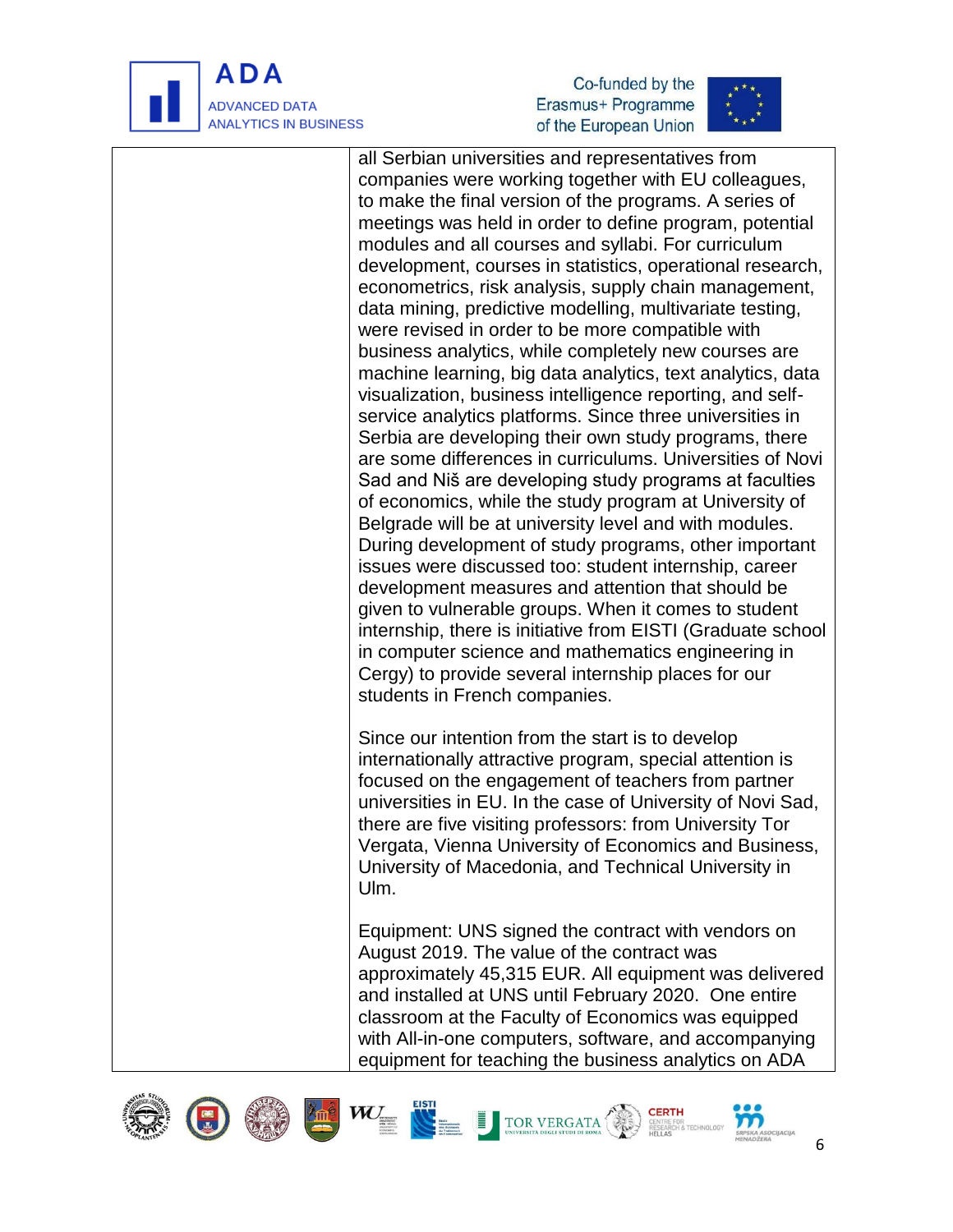





|                                                                                                                                                                                                                                                                                                                                         | master. Laptops and printers are distributed to teachers<br>for the preparation of teaching materials for the study<br>program. When it comes to the equipment, everything is<br>ready for the start of ADA master in October 2020.<br>Finally, UNS coordinated all management activities of<br>the project.                                                                                                                                                                                          |
|-----------------------------------------------------------------------------------------------------------------------------------------------------------------------------------------------------------------------------------------------------------------------------------------------------------------------------------------|-------------------------------------------------------------------------------------------------------------------------------------------------------------------------------------------------------------------------------------------------------------------------------------------------------------------------------------------------------------------------------------------------------------------------------------------------------------------------------------------------------|
| Have you experienced<br>any problems or<br>deviations from the plan<br>and schedule (and<br>which)?<br>(explanations for tasks not<br>fully implemented, critical<br>objectives not fully<br>achieved and/or not being<br>on schedule. Explanation<br>of the impact on other<br>tasks, available resources<br>and the overall planning) | Since we have changed the structure of ADA master at<br>UNS, from 90 ECTS to 120 ECTS, we have experienced<br>a certain delay regarding the decision procedure at level<br>of faculty and university. This delay by itself is not the<br>big problem, but due to outbreak of Covid-19 virus the<br>question is when and how the rectory of UNS will give<br>the approval of ADA master and when National<br>Accreditation Body will put the submitted study<br>programs into accreditation procedure. |
| Measures undertaken to<br>overcome problems and<br>shortcomings:                                                                                                                                                                                                                                                                        | Well planned activities focused on the<br>acceleration of decision procedures at university.<br>Intensive and permanent contact with National<br>٠<br>Accreditation Body.<br>Open discussion with all parties participating in<br>ADA project.<br>Predicting possible competing priorities and<br>events that can endanger accreditation of study<br>program.                                                                                                                                         |
| Suggestions for other<br>partners and for future<br>period (if any):                                                                                                                                                                                                                                                                    | To take the same measures as we did at UNS.                                                                                                                                                                                                                                                                                                                                                                                                                                                           |

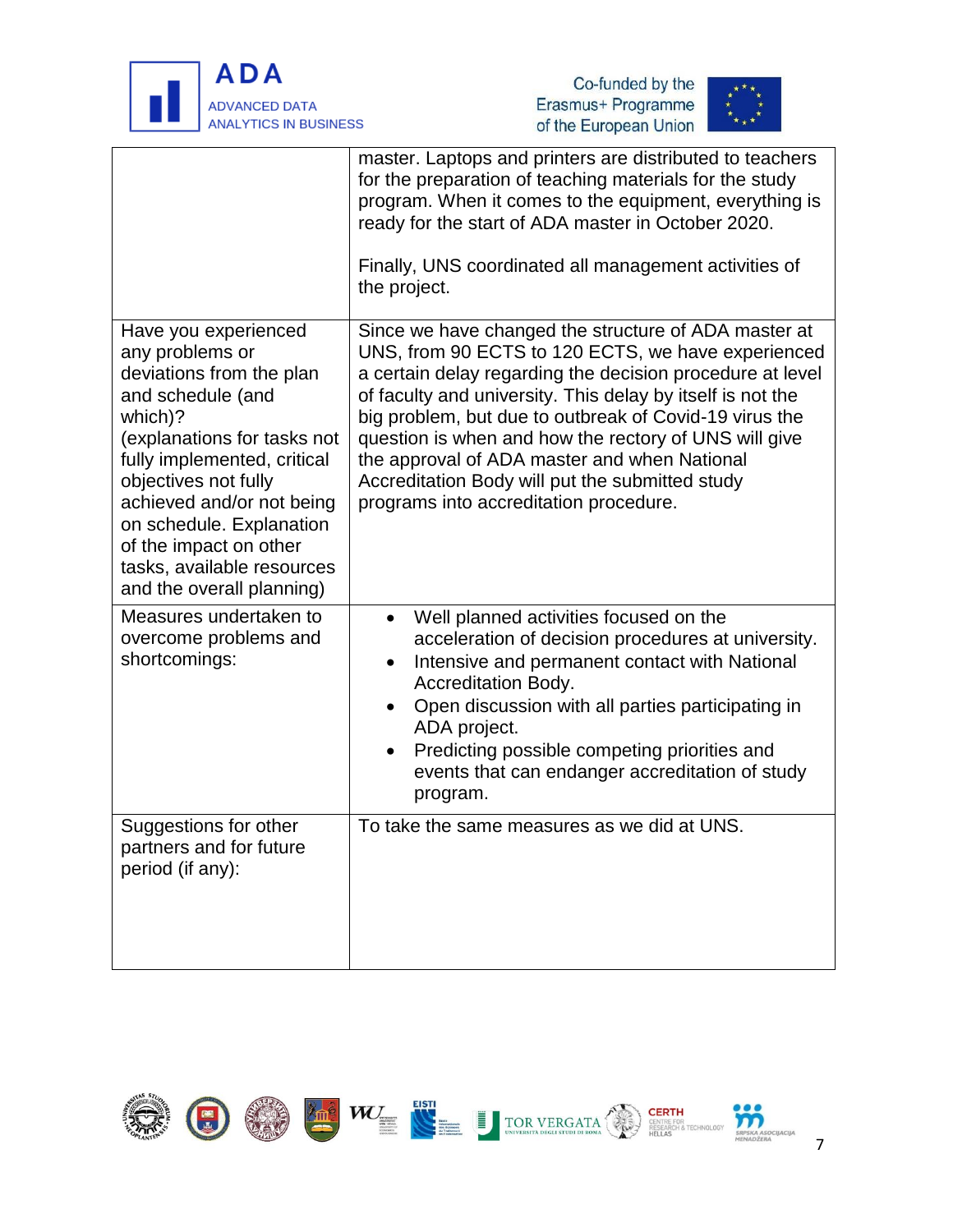





| Activities planned for the<br>following reporting period:                                                          | While waiting for Covid-19 pandemia to end:<br>Intensive communication with all partners through e-<br>mails and Skype.<br>Collection of reports from all partners.<br>Preparation and submission of Interim Report.<br>Submission of ADA master to National Accreditation<br>Body. |               |             |             |             |              |
|--------------------------------------------------------------------------------------------------------------------|-------------------------------------------------------------------------------------------------------------------------------------------------------------------------------------------------------------------------------------------------------------------------------------|---------------|-------------|-------------|-------------|--------------|
| Estimated degree of<br>realisation of the WP                                                                       | WP1 Development of a new program in Advance Data<br><b>Analytics in Business</b>                                                                                                                                                                                                    |               |             |             |             |              |
| activities (from LFM matrix<br>of project proposal) for                                                            | Activity                                                                                                                                                                                                                                                                            | $0% -$<br>20% | 20%-<br>40% | 40%-<br>60% | 60%-<br>80% | 80%-<br>100% |
| which project partner is<br>responsible for<br>(to be filled only by project<br>partners leading work<br>package): | 1.1 Analysis of best<br>practice and<br>comparative analysis                                                                                                                                                                                                                        |               |             |             |             | X            |
|                                                                                                                    | 1.2 Learning<br>outcomes and<br>competencies                                                                                                                                                                                                                                        |               |             |             |             | X            |
|                                                                                                                    | 1.3 Program,<br>modules, syllabi of<br>all courses and<br><b>ECTS</b>                                                                                                                                                                                                               |               |             |             |             | X            |
|                                                                                                                    | WP6 Management of the project                                                                                                                                                                                                                                                       |               |             |             |             |              |
|                                                                                                                    | Activity                                                                                                                                                                                                                                                                            | $0% -$<br>20% | 20%-<br>40% | 40%-<br>60% | 60%-<br>80% | 80%-<br>100% |
|                                                                                                                    | 6.1 Project<br>coordination<br>meetings                                                                                                                                                                                                                                             |               |             | X           |             |              |
|                                                                                                                    | 6.2 Efficient overall<br>project management                                                                                                                                                                                                                                         |               |             | X           |             |              |
|                                                                                                                    | 6.3 Efficient local<br>project management                                                                                                                                                                                                                                           |               |             | X           |             |              |
|                                                                                                                    | 6.4 Interim Report<br>(IR) and Final Report<br>(FR)                                                                                                                                                                                                                                 | X             |             |             |             |              |
| Prepared by:                                                                                                       | Mirko Savić                                                                                                                                                                                                                                                                         |               |             |             |             |              |
| Date of reporting:                                                                                                 | 23/03/2020                                                                                                                                                                                                                                                                          |               |             |             |             |              |

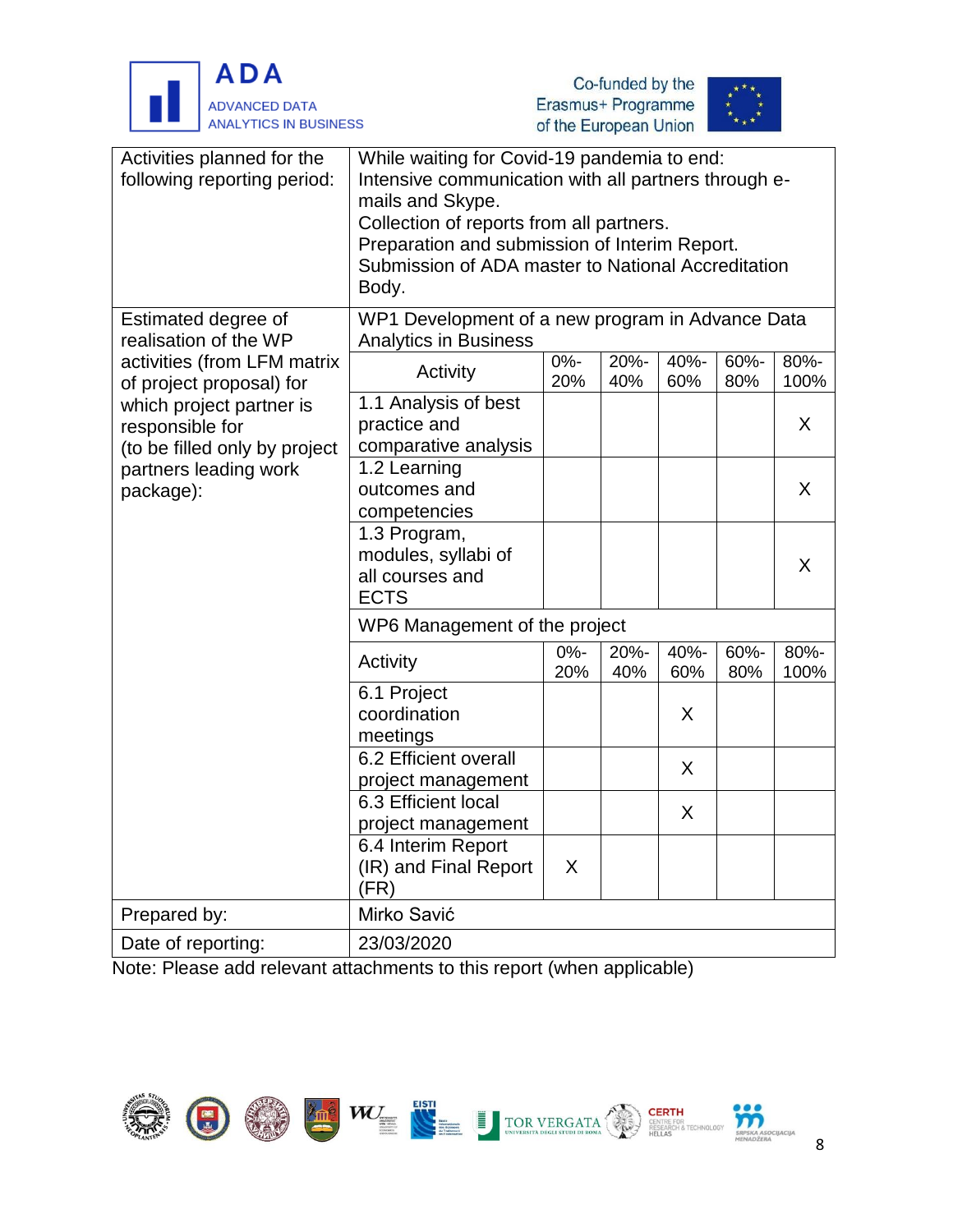



<span id="page-11-0"></span>

| Project partner                                                                                                  | University of Belgrade (UB)                                                                                                                                                                                                                                                                                                                                                                                                                                                                         |
|------------------------------------------------------------------------------------------------------------------|-----------------------------------------------------------------------------------------------------------------------------------------------------------------------------------------------------------------------------------------------------------------------------------------------------------------------------------------------------------------------------------------------------------------------------------------------------------------------------------------------------|
| Reporting period                                                                                                 | 15.11.2018-15.03.2020                                                                                                                                                                                                                                                                                                                                                                                                                                                                               |
| Description of all activities<br>realised by project partner<br>during reporting period<br>and achieved results: | WP1.2 Development of<br>learning<br>outcomes<br>and<br>competencies - Development of the ADA project booklet<br>The essence of modern data analytics and brief<br>descriptions of the new study programs are provided in<br>the ADA project booklet (developed by UB, with the help<br>of UNS, UNI and other project partners). The booklet is<br>available in English and in Serbian in its electronic<br>version.                                                                                 |
|                                                                                                                  | WP2.1 Purchase of equipment                                                                                                                                                                                                                                                                                                                                                                                                                                                                         |
|                                                                                                                  | UB signed the contract with the vendor on September 30,<br>2019. The equipment has not been delivered, nor<br>installed at UB yet, as of March 2020, due to procedural<br>reasons and Corona virus outbreak. Namely, there have<br>been administrative delays in the process of signing the<br>contract, then UB had to wait for the supplier to assemble<br>all the equipment (3 months deadline), but in the<br>meantime the supply channels from China got disturbed<br>due to the Corona virus. |
|                                                                                                                  | WP2.2 Organization of workshop in Serbia on teaching<br>methodology in advanced data analytics                                                                                                                                                                                                                                                                                                                                                                                                      |
|                                                                                                                  | WP2.3 Preparation of the Guide in methodology                                                                                                                                                                                                                                                                                                                                                                                                                                                       |
|                                                                                                                  | This task has been postponed until the workshop planned<br>in the activity WP2.2 is organized.                                                                                                                                                                                                                                                                                                                                                                                                      |
|                                                                                                                  | WP2.4 Study visits of staff from Serbia to EU                                                                                                                                                                                                                                                                                                                                                                                                                                                       |

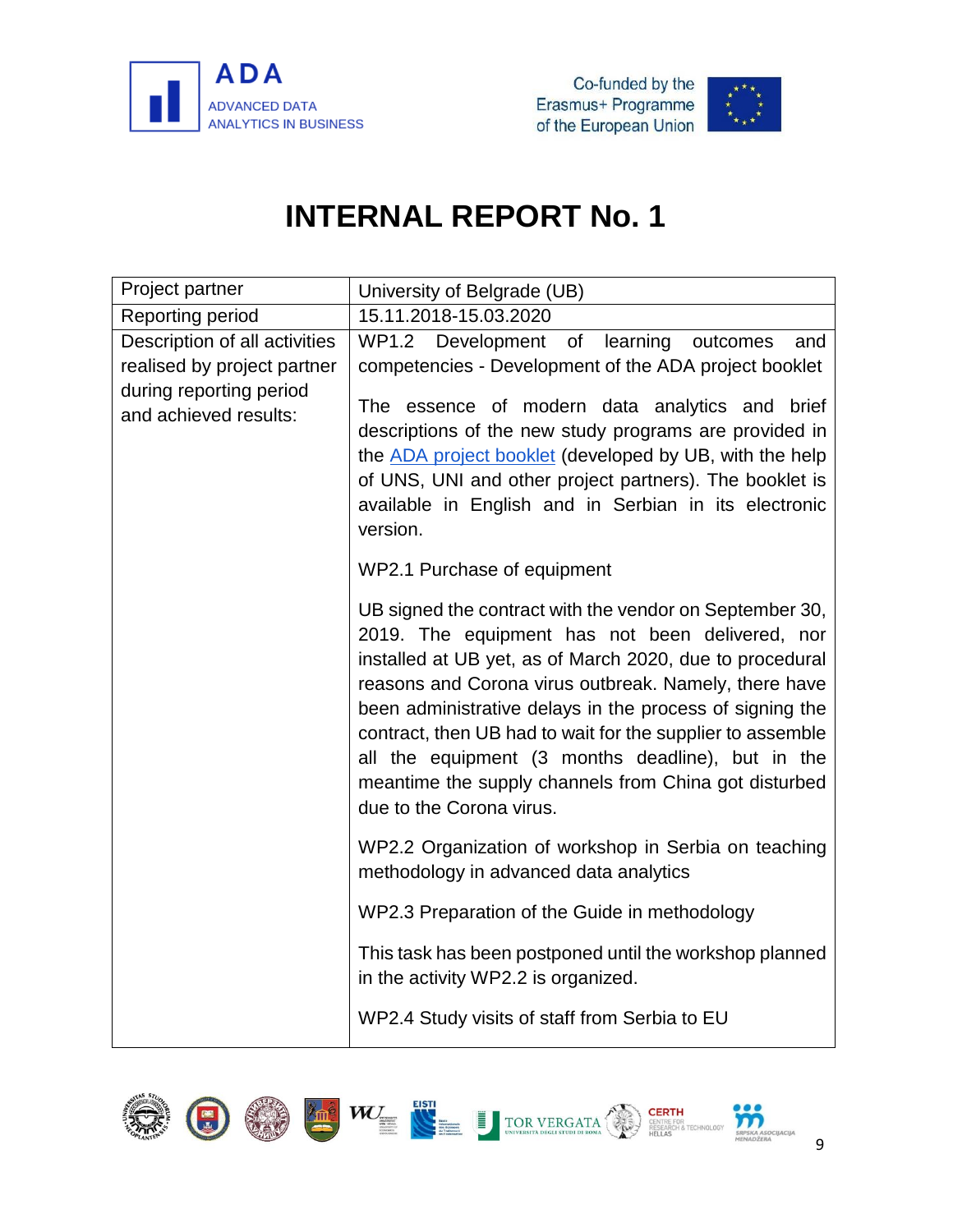



| Four study visits to the participating EU institutions have<br>been organized in the reporting period for teachers who<br>will teach new courses in the new study programs on<br>advanced data analytics in business:                                                                                      |
|------------------------------------------------------------------------------------------------------------------------------------------------------------------------------------------------------------------------------------------------------------------------------------------------------------|
| Representatives of all project partners have made<br>$\bullet$<br>a study visit to the Graduate school in computer<br>science and mathematics engineering (EISTI),<br>Cergy, France (March 18-20, 2019). Two teachers<br>from UB have participated.                                                        |
| Representatives of ADA project partners have<br>$\bullet$<br>visited the CERTH Institute in Thessaloniki,<br>Greece (July 1-2, 2019). No representative from<br>UB could participate (see the next section for<br>explanation).                                                                            |
| All ADA project partners have made a study visit<br>to the University Tor Vergata, Rome, Italy, in<br>November 2019. Two representatives from UB<br>have participated.                                                                                                                                     |
| All ADA project partners have made a study visit<br>to the Vienna University of Economics and<br>Business, Vienna, Austria, in March 2020. Two<br>representatives from UB have participated.                                                                                                               |
| WP2.5 Preparation of the courses and teaching material                                                                                                                                                                                                                                                     |
| The teaching staff selected for the new study program at<br>UB has already prepared a lot of teaching materials. The<br>teachers are already familiar with most of the relevant<br>software to be used in teaching. If the need arises over<br>time, some teachers will go through additional training for |
| using this software. Most of the relevant textbooks and<br>periodicals are provided for students in the libraries of the                                                                                                                                                                                   |
| Serbian universities, but it is important to stress that a<br>decision has been made to encourage students to use                                                                                                                                                                                          |

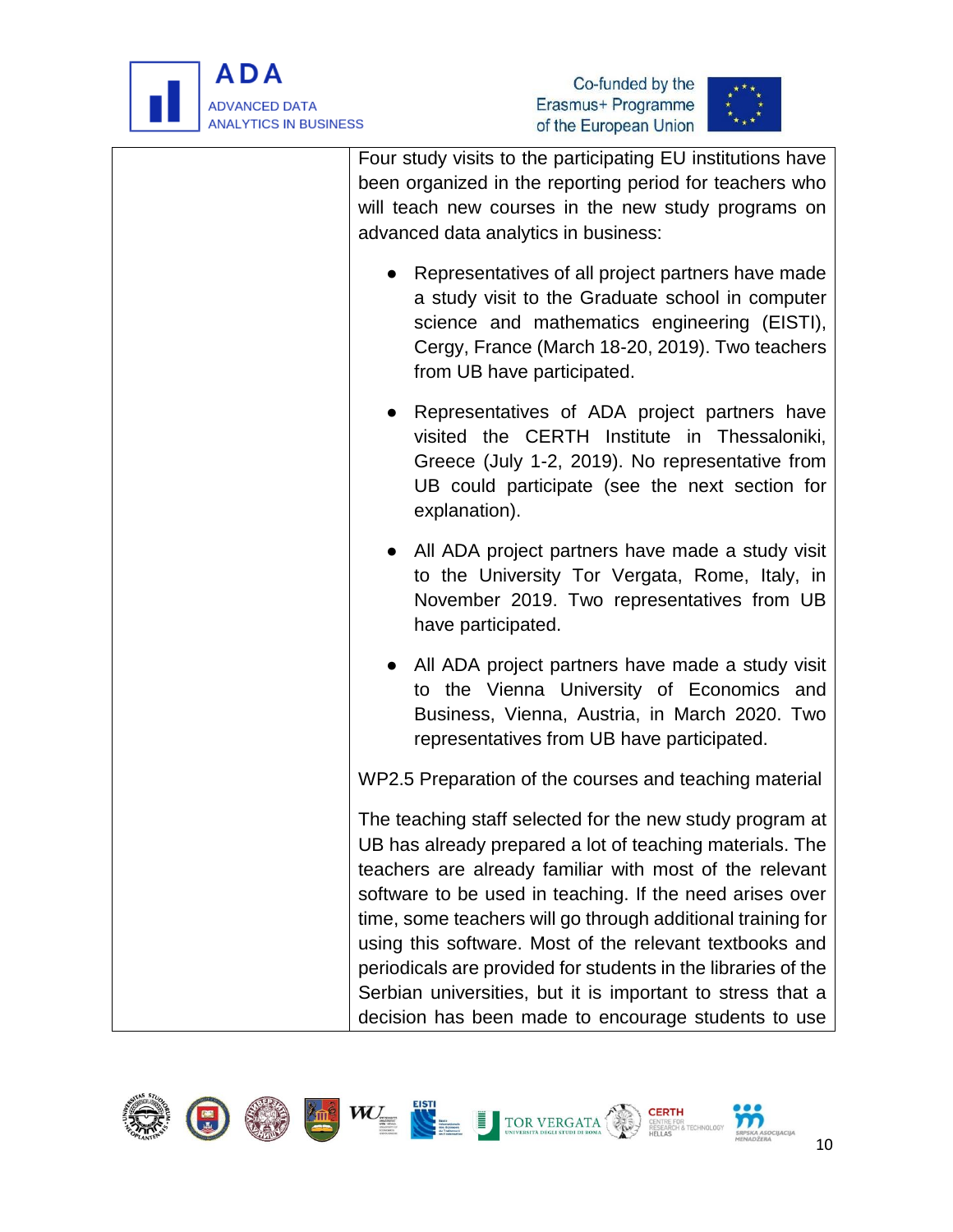





|                                                                                                                                                                                                                                                                                              | free, open-source, online textbooks, software and other<br>learning materials possible.                                                                                                                                                                                                                                                                                                                                                                                                                         |  |  |  |  |
|----------------------------------------------------------------------------------------------------------------------------------------------------------------------------------------------------------------------------------------------------------------------------------------------|-----------------------------------------------------------------------------------------------------------------------------------------------------------------------------------------------------------------------------------------------------------------------------------------------------------------------------------------------------------------------------------------------------------------------------------------------------------------------------------------------------------------|--|--|--|--|
|                                                                                                                                                                                                                                                                                              | WP2.6 Preparation of the LLL program                                                                                                                                                                                                                                                                                                                                                                                                                                                                            |  |  |  |  |
|                                                                                                                                                                                                                                                                                              | At the end of this working package, the workshop on LLL<br>program will be organized in order to define all the<br>elements regarding business analytics for professionals<br>already working in companies. No activities to this end<br>have been conducted during the reporting period.                                                                                                                                                                                                                       |  |  |  |  |
|                                                                                                                                                                                                                                                                                              | WP3.1 Preparations for accreditation of the new study<br>programs                                                                                                                                                                                                                                                                                                                                                                                                                                               |  |  |  |  |
|                                                                                                                                                                                                                                                                                              | UB has developed its new master study programs in<br>advanced data analytics. It primarily targets students<br>interested in technology of advanced data analytics, as<br>well as those interested in applications related to<br>medicine, social sciences and scientific computation. The<br>program has been officially approved by the Senate of the<br>University of Belgrade and is now getting ready for<br>submission for accreditation to the National Accreditation<br>Body of the Republic of Serbia. |  |  |  |  |
| Have you experienced<br>any problems or                                                                                                                                                                                                                                                      | WP1.2 Development<br>of learning<br>outcomes<br>and<br>competencies - Development of the ADA project booklet                                                                                                                                                                                                                                                                                                                                                                                                    |  |  |  |  |
| deviations from the plan<br>and schedule (and<br>which)?<br>(explanations for tasks not<br>fully implemented, critical<br>objectives not fully<br>achieved and/or not being<br>on schedule. Explanation<br>of the impact on other<br>tasks, available resources<br>and the overall planning) | Printed versions of the booklet in Serbian and in English<br>will be available only after the new study programs have<br>been accredited, since due to rapid developments in the                                                                                                                                                                                                                                                                                                                                |  |  |  |  |
|                                                                                                                                                                                                                                                                                              | field of data analytics minor changes in the booklet text<br>might be necessary over time.                                                                                                                                                                                                                                                                                                                                                                                                                      |  |  |  |  |
|                                                                                                                                                                                                                                                                                              | WP2.1 Purchase of equipment                                                                                                                                                                                                                                                                                                                                                                                                                                                                                     |  |  |  |  |
|                                                                                                                                                                                                                                                                                              | It has been originally envisioned that UB will organize and<br>conduct a joint tender for purchase of equipment for<br>implementation of the master study programs in<br>advanced data analytics. However, over the course of the<br>activities related to this task it has been decided that the                                                                                                                                                                                                               |  |  |  |  |



**SRPSKAA**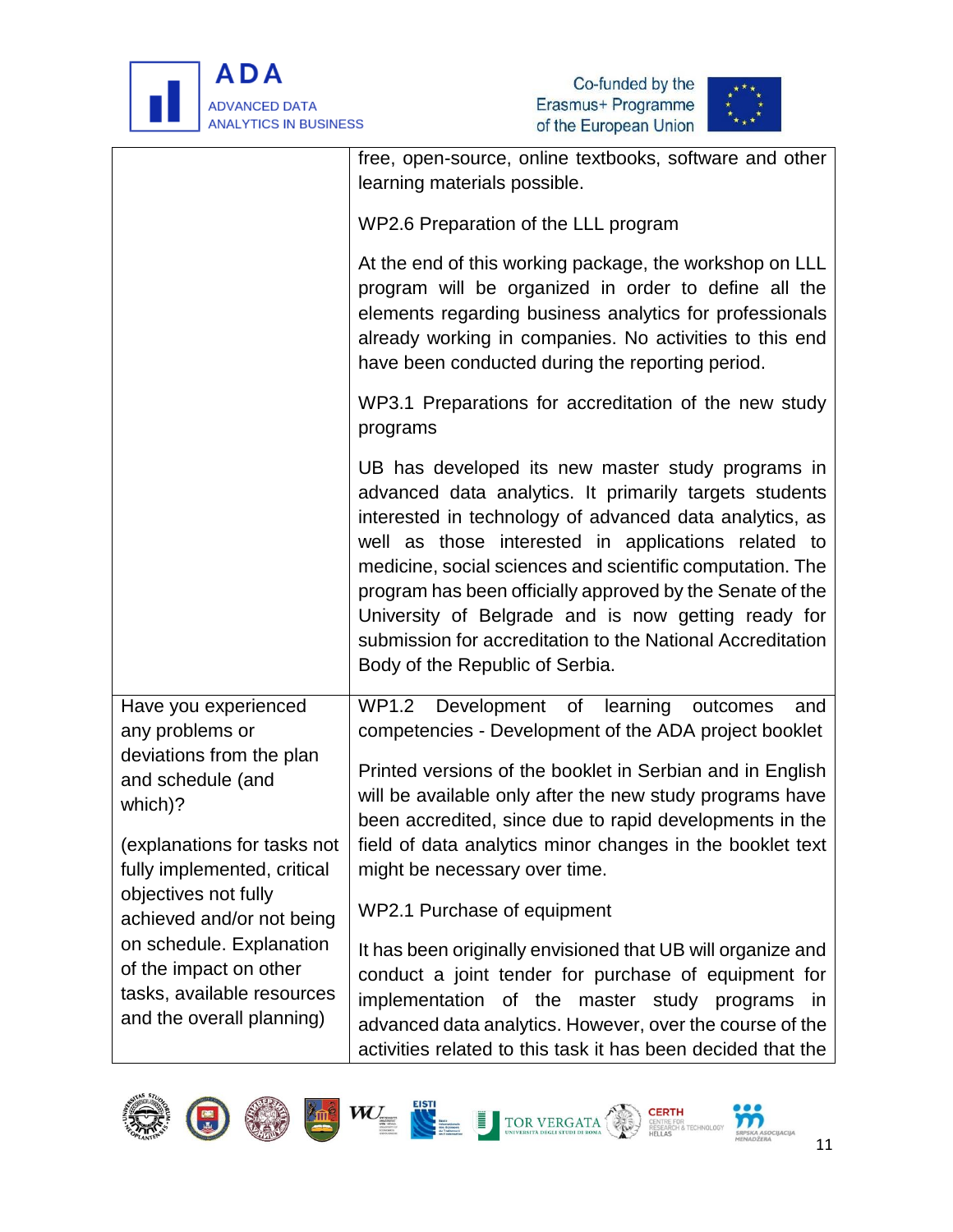





| tender will be organized by UNS. To compensate for this,<br>UB has agreed to prepare a booklet on advanced data<br>analytics and study programs developed as the major<br>outcome of the ADA project.                                                                                                                                                                                                                  |
|------------------------------------------------------------------------------------------------------------------------------------------------------------------------------------------------------------------------------------------------------------------------------------------------------------------------------------------------------------------------------------------------------------------------|
| WP2.2 Organization of workshop in Serbia on teaching<br>methodology in advanced data analytics                                                                                                                                                                                                                                                                                                                         |
| This task has been originally envisioned to take place at<br>the beginning of this work package. The workshop has<br>been postponed for a later date, since other tasks in this<br>work package have taken more time than planned due to<br>unforeseen administrative difficulties (see below). The<br>proposed date (18.05.2020) might also turn out to be<br>inappropriate, due to the COVID-19 situation in Europe. |
| WP2.3 Preparation of the Guide in methodology                                                                                                                                                                                                                                                                                                                                                                          |
| This task has been postponed until the workshop planned<br>in the activity WP2.2 is organized.                                                                                                                                                                                                                                                                                                                         |
| WP2.4 Study visits of staff from Serbia to EU                                                                                                                                                                                                                                                                                                                                                                          |
| Representatives from UB could participate in the study<br>visit to CERTH $-$ the visit has come in the middle of the<br>exam period at UB and some last-minute changes in the<br>schedules have made it impossible for participants from<br>Belgrade to come to CERTH.                                                                                                                                                 |
| WP3.1 Accreditation of master study program                                                                                                                                                                                                                                                                                                                                                                            |
| Although much of the ADA study program at UB has been<br>prepared for accreditation early in the project, unforeseen<br>administrative difficulties have arisen over the course of<br>these activities. The National Accreditation Body of the<br>Republic of Serbia has tightened the accreditation<br>regulations after the project started, and has made them<br>effective in March 2019.                           |

In brief, there is now a very strict control of the structure of all study programs to be submitted for accreditation in









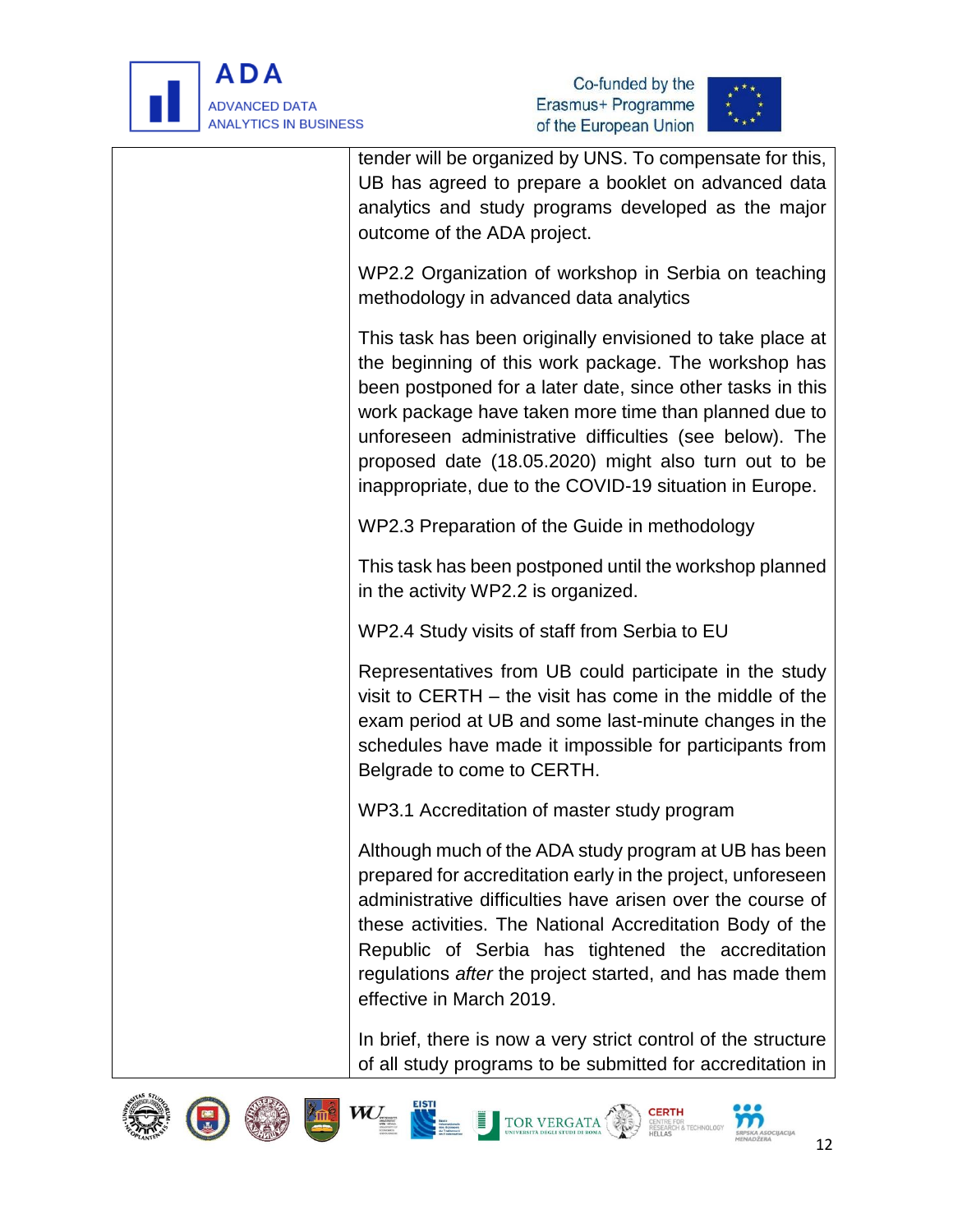





|                                                                  | higher education institutions in Serbia, and the procedure<br>is lengthier than before. Submission for accreditation is<br>now conducted using a software application that<br>universities in Serbia are still not completely familiar with,<br>and there are constraints on who can use the application.<br>People who can be granted access to this application<br>usually need additional training for working with it. The<br>application also requires much more input data than it<br>was the case in earlier accreditations, and these data are<br>in some cases not easy to obtain. For example, in cases<br>when teaching staff from different faculties participates in<br>a new study program to be accredited, official statements<br>of their teaching workload from their faculties are required<br>as input parameters for the application, and these take a<br>lot of time to obtain in an accurate and up-to-date form. |
|------------------------------------------------------------------|------------------------------------------------------------------------------------------------------------------------------------------------------------------------------------------------------------------------------------------------------------------------------------------------------------------------------------------------------------------------------------------------------------------------------------------------------------------------------------------------------------------------------------------------------------------------------------------------------------------------------------------------------------------------------------------------------------------------------------------------------------------------------------------------------------------------------------------------------------------------------------------------------------------------------------------|
|                                                                  | There are also strict requirements related to the<br>certificates of the teachers' and students' language<br>competences, and these take even more time to collect.                                                                                                                                                                                                                                                                                                                                                                                                                                                                                                                                                                                                                                                                                                                                                                      |
|                                                                  | Another severe difficulty is that since March 2019 the<br>accreditation fee for a study program has increased for<br>more than 100%. This imposes a serious restriction on<br>the budget of the ADA project partners from Serbian<br>universities. Some funding from the travel budget line will<br>have to be reduced in order to compensate for the<br>accreditation fee.                                                                                                                                                                                                                                                                                                                                                                                                                                                                                                                                                              |
| Measures undertaken to<br>overcome problems and<br>shortcomings: | WP3.1 Accreditation of master study program<br>The difficulties explained in the previous section are<br>slowing down the accreditation process. To cope with<br>them, UB has taken a proactive approach. The project<br>representative from UB has organized a seminar for<br>teachers and administrative staff from UB, as well as<br>numerous in-house training sessions on using the new<br>application for preparation of accreditation of new study<br>programs. The idea was to involve more people in the<br>preparation<br>the<br>accreditation<br>documents<br>Οf<br>for                                                                                                                                                                                                                                                                                                                                                       |











**CERTH**<br>CENTRE FOR<br>RESEARCH & TECHNOLOGY<br>HELLAS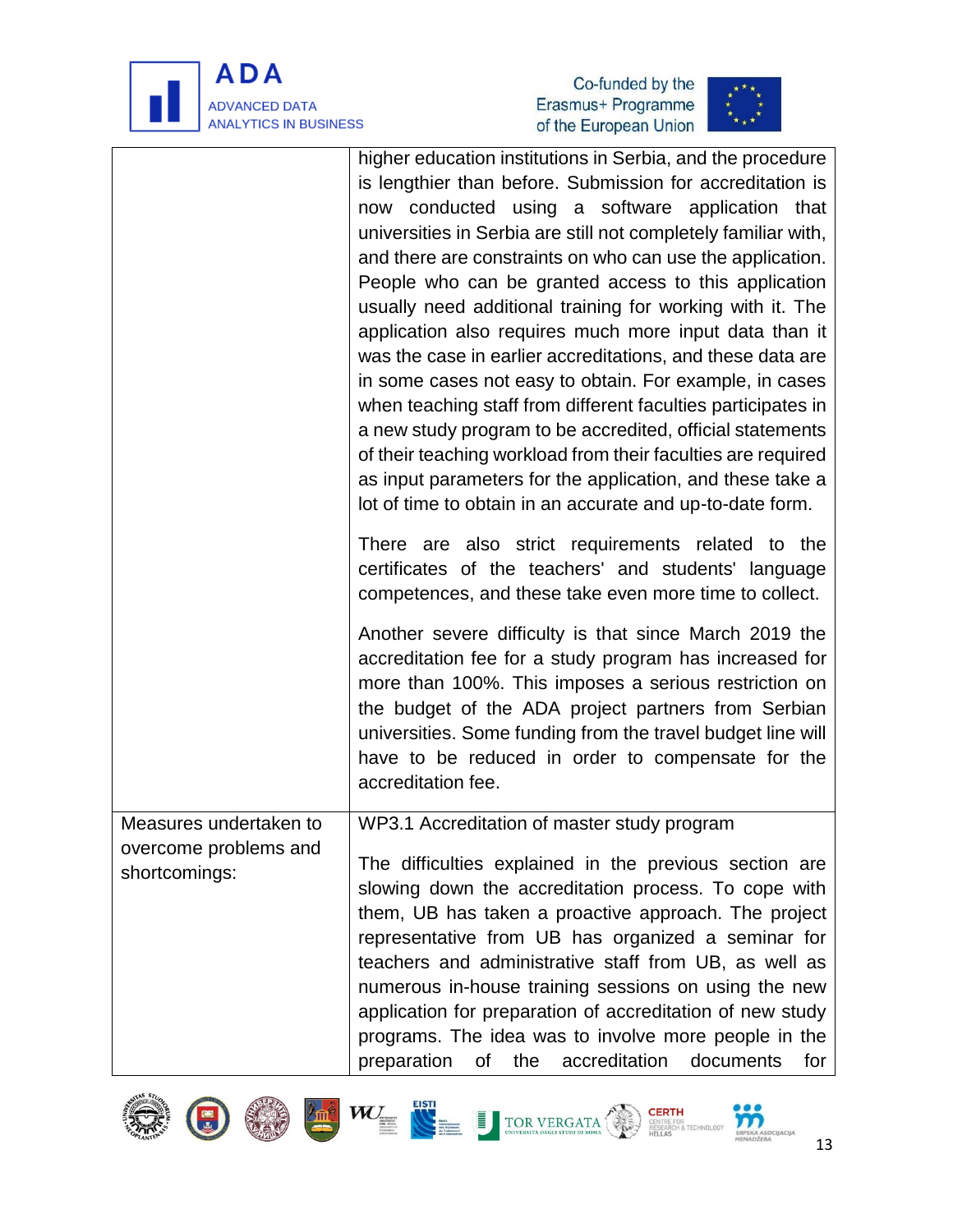





|                                                                      | submission using the new application. Likewise, the<br>project considers spending some of its budget to organize<br>official language competence tests for their teachers.<br>More administrative and teaching staff is now included in<br>the finalization of the study program documentation, since<br>a number of activities require strict checkups before the<br>accreditation.<br>documentation<br>submitted<br>is<br>for<br>COVID-19<br>Unfortunately,<br>the<br>situation<br>is<br>now<br>dramatically slowing down the process. |  |  |
|----------------------------------------------------------------------|------------------------------------------------------------------------------------------------------------------------------------------------------------------------------------------------------------------------------------------------------------------------------------------------------------------------------------------------------------------------------------------------------------------------------------------------------------------------------------------------------------------------------------------|--|--|
| Suggestions for other<br>partners and for future<br>period (if any): |                                                                                                                                                                                                                                                                                                                                                                                                                                                                                                                                          |  |  |
| Activities planned for the<br>following reporting period:            | WP2.1 Purchase of equipment<br>This process will be finalized once the situation related to<br>COVID-19 clears.                                                                                                                                                                                                                                                                                                                                                                                                                          |  |  |
|                                                                      | WP2.2 Organization of workshop in Serbia on teaching<br>methodology in advanced data analytics                                                                                                                                                                                                                                                                                                                                                                                                                                           |  |  |
|                                                                      | This process will be finalized once the situation related to<br>COVID-19 clears.                                                                                                                                                                                                                                                                                                                                                                                                                                                         |  |  |
|                                                                      | WP2.3 Preparation of the Guide in methodology                                                                                                                                                                                                                                                                                                                                                                                                                                                                                            |  |  |
|                                                                      | This task will be completed after the workshop planned in<br>the activity WP2.2 is organized.                                                                                                                                                                                                                                                                                                                                                                                                                                            |  |  |
|                                                                      | WP2.4 Study visits of staff from Serbia to EU                                                                                                                                                                                                                                                                                                                                                                                                                                                                                            |  |  |
|                                                                      | UB representatives will try not to miss any of the<br>forthcoming study visits.                                                                                                                                                                                                                                                                                                                                                                                                                                                          |  |  |
|                                                                      | WP2.6 Preparation of the LLL program                                                                                                                                                                                                                                                                                                                                                                                                                                                                                                     |  |  |
|                                                                      | This activity will be organized towards the end of this<br>working package.                                                                                                                                                                                                                                                                                                                                                                                                                                                              |  |  |











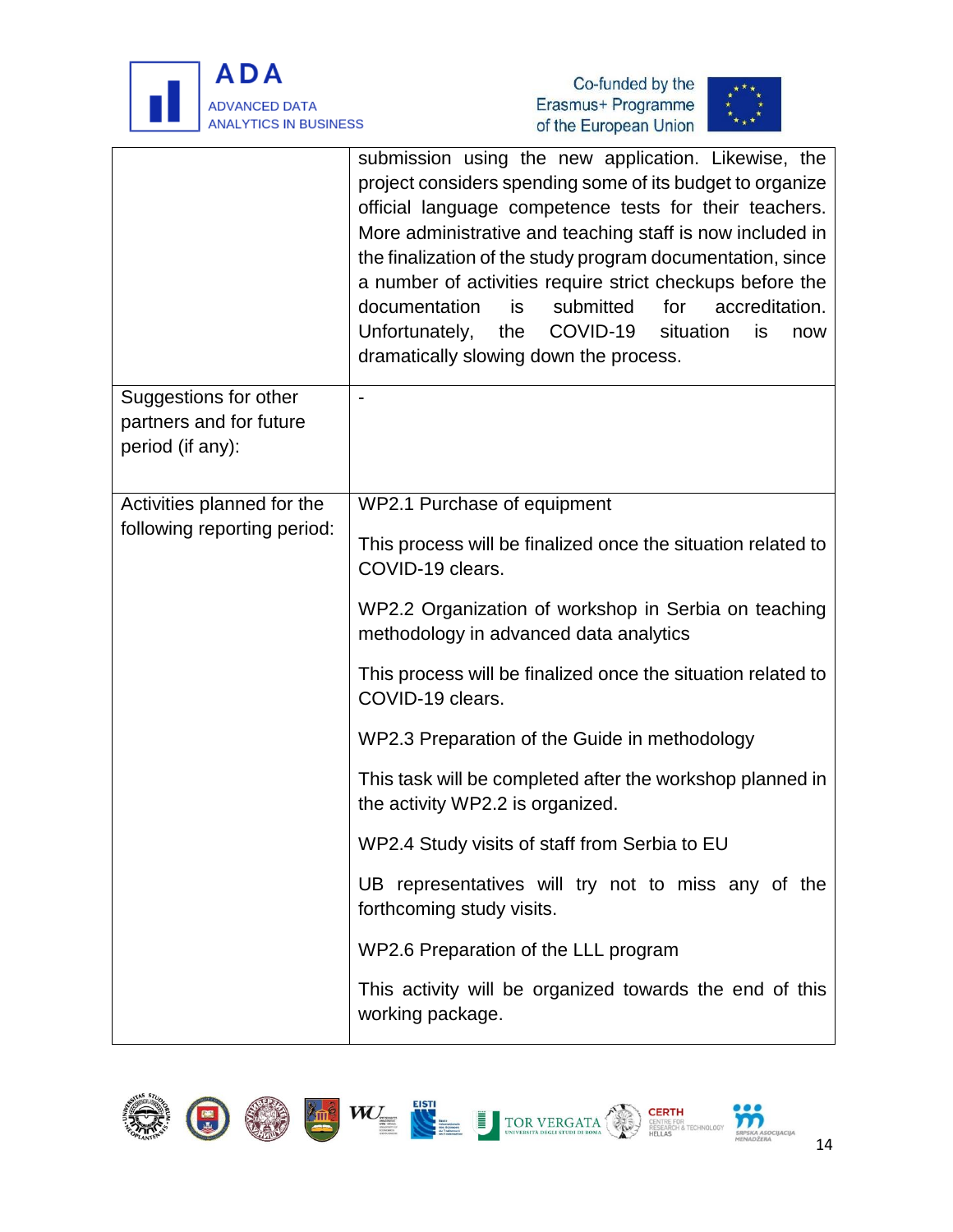





| Estimated degree of<br>realisation of the WP<br>activities (from LFM matrix | WP2 Preparations for implementation of new master<br>program |        |     |     |     |      |
|-----------------------------------------------------------------------------|--------------------------------------------------------------|--------|-----|-----|-----|------|
|                                                                             |                                                              |        |     |     |     |      |
|                                                                             |                                                              | $0% -$ | 20% | 40% | 60% | 80%- |
| of project proposal) for                                                    | Activity                                                     | 20%    |     |     |     | 100  |
| which project partner is<br>responsible for                                 |                                                              |        | 40% | 60% | 80% | %    |
|                                                                             |                                                              |        |     |     |     |      |
| (to be filled only by project                                               | WP2.1 Purchase of                                            |        |     |     | X   |      |
| partners leading work                                                       | equipment<br><b>WP2.2 Organization</b>                       |        |     |     |     |      |
| package):                                                                   | of workshop in                                               |        |     |     |     |      |
|                                                                             | Serbia on teaching                                           |        |     |     |     |      |
|                                                                             | methodology in                                               |        |     | X   |     |      |
|                                                                             | advanced data                                                |        |     |     |     |      |
|                                                                             | analytics                                                    |        |     |     |     |      |
|                                                                             | <b>WP2.3 Preparation</b>                                     |        |     |     |     |      |
|                                                                             | of the Guide in                                              | X      |     |     |     |      |
|                                                                             | methodology                                                  |        |     |     |     |      |
|                                                                             | WP2.4 Study visits                                           |        |     |     |     |      |
|                                                                             | of staff from Serbia                                         |        | X   |     |     |      |
|                                                                             | to EU                                                        |        |     |     |     |      |
|                                                                             | <b>WP2.5 Preparation</b>                                     |        |     |     |     |      |
|                                                                             | of the courses and                                           |        |     |     |     | X    |
|                                                                             | teaching material                                            |        |     |     |     |      |
|                                                                             | <b>WP2.6 Preparation</b>                                     | X      |     |     |     |      |
|                                                                             | of the LLL program                                           |        |     |     |     |      |
| Prepared by:                                                                | Vladan Devedžić                                              |        |     |     |     |      |
| Date of reporting:                                                          | 26.03.2020                                                   |        |     |     |     |      |

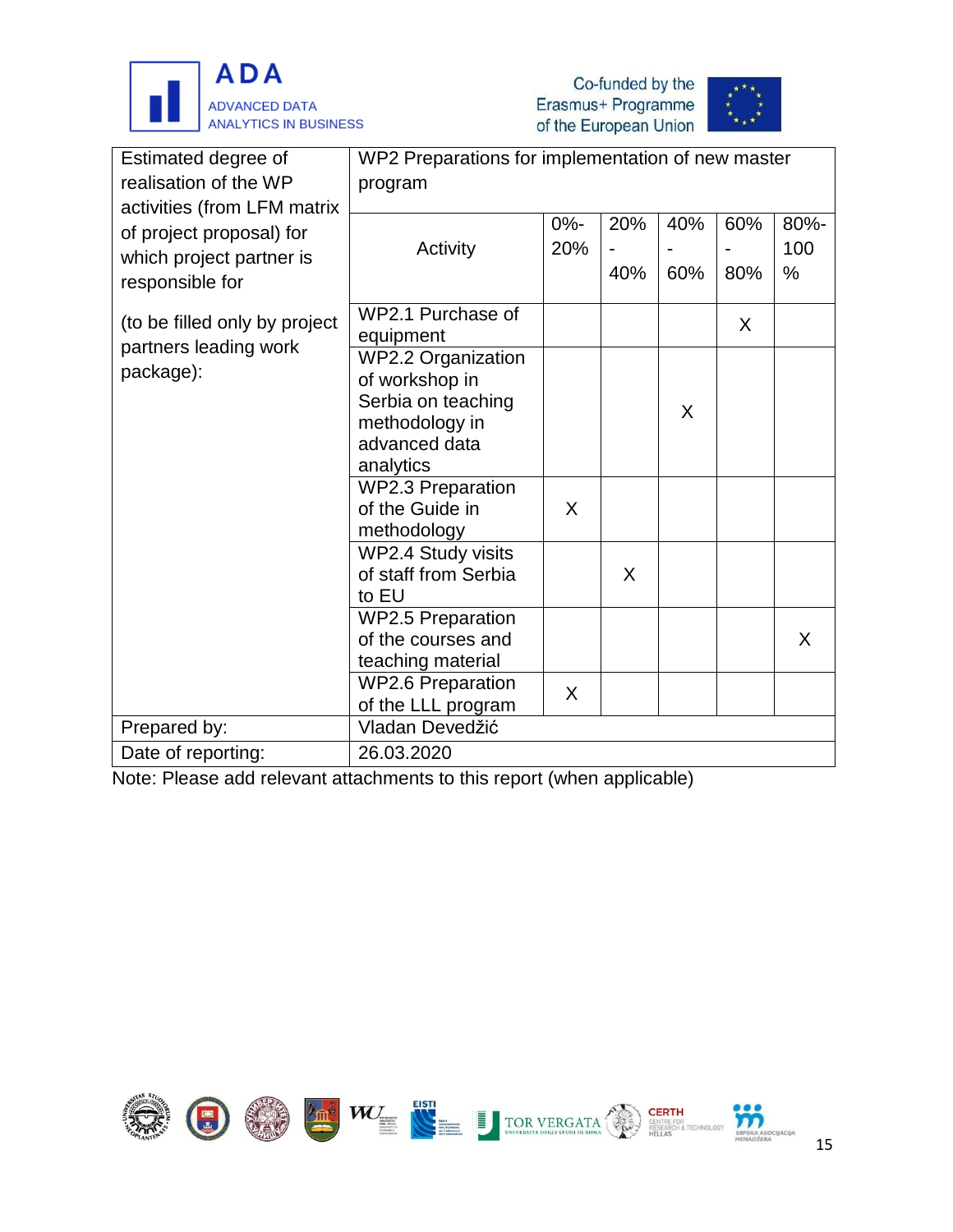



<span id="page-18-0"></span>

| Project partner                                                                                                                                                                                                                                                                                                                         | University of Nis (UNI)                                                                                                                                                                                                                                                                                                                                                                                                                                                                                                                                                                                                                                                                               |
|-----------------------------------------------------------------------------------------------------------------------------------------------------------------------------------------------------------------------------------------------------------------------------------------------------------------------------------------|-------------------------------------------------------------------------------------------------------------------------------------------------------------------------------------------------------------------------------------------------------------------------------------------------------------------------------------------------------------------------------------------------------------------------------------------------------------------------------------------------------------------------------------------------------------------------------------------------------------------------------------------------------------------------------------------------------|
| Reporting period                                                                                                                                                                                                                                                                                                                        | 15.11.2018 - 15.03.2020.                                                                                                                                                                                                                                                                                                                                                                                                                                                                                                                                                                                                                                                                              |
| Description of all activities<br>realised by project partner<br>during reporting period<br>and achieved results:                                                                                                                                                                                                                        | Analysis of status of various courses related to<br>business analytics at Serbian universities;<br>UNI and other Serbian partners (UNS and UB)<br>$\overline{\phantom{0}}$<br>prepared syllabi of their master courses, learning<br>outcomes, competences and details on duration<br>of master course and ECTS.<br>Study visits of teaching staff to EU partners were<br>carried out:<br>All necessary equipment for realization of master<br>program was purchased.                                                                                                                                                                                                                                  |
| Have you experienced<br>any problems or<br>deviations from the plan<br>and schedule (and<br>which)?<br>(explanations for tasks not<br>fully implemented, critical<br>objectives not fully<br>achieved and/or not being<br>on schedule. Explanation<br>of the impact on other<br>tasks, available resources<br>and the overall planning) | Accreditation procedure started at institutional level.<br>Every study program needs the approval from the<br>following decision bodies: Departments - Council of<br>Teachers at faculties - Check of the program through<br>software of NAT - Quality Committee at University -<br>Expert Council - Senate of the university. Afterwards<br>study program can be submitted to the National<br>Accreditation Body (NAT).<br>According to the plan, activity 3.1. Accreditation of the<br>master study program was meant to be realized in the<br>period between October 2019 and the end of March<br>2020, but due to Covid-19 pandemic and state of<br>emergency all activities have been postponed. |
| Measures undertaken to<br>overcome problems and<br>shortcomings:                                                                                                                                                                                                                                                                        | Any measures to overcome current problems related to<br>accreditation procedure are out of the UNI control as<br>UNI must comply with government orders.                                                                                                                                                                                                                                                                                                                                                                                                                                                                                                                                              |

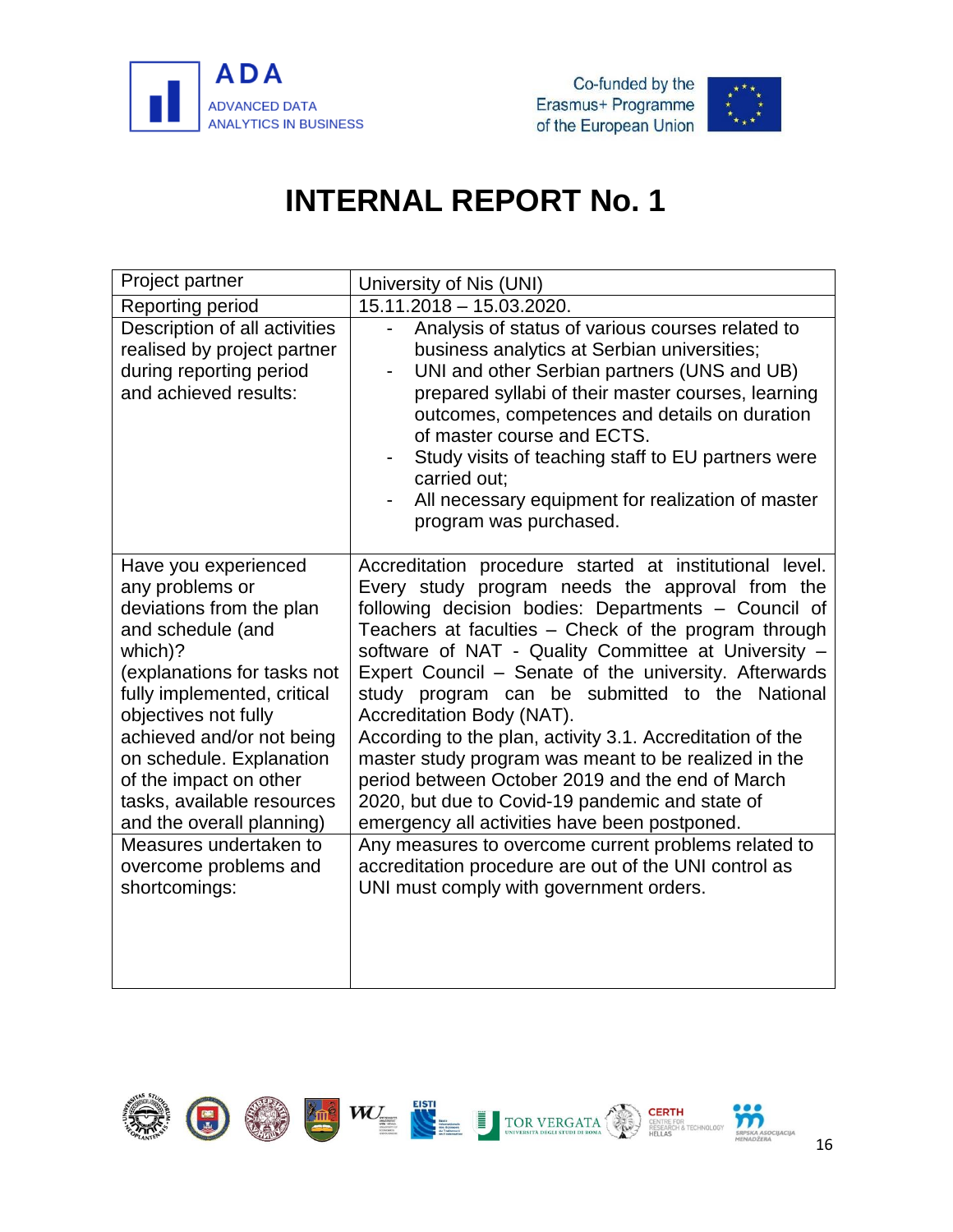



| Suggestions for other<br>partners and for future<br>period (if any): |                                                   |        |         |      |      |      |
|----------------------------------------------------------------------|---------------------------------------------------|--------|---------|------|------|------|
| Activities planned for the                                           | The next phase is submission of documents for     |        |         |      |      |      |
| following reporting period:                                          | accreditation to the National Accreditation Body. |        |         |      |      |      |
|                                                                      |                                                   |        |         |      |      |      |
| Estimated degree of<br>realisation of the WP                         | WP3 Implementation of the program                 |        |         |      |      |      |
| activities (from LFM matrix                                          | Activity                                          | $0% -$ | $20% -$ | 40%- | 60%- | 80%- |
| of project proposal) for                                             |                                                   | 20%    | 40%     | 60%  | 80%  | 100% |
| which project partner is                                             | 3.1 Accreditation of                              |        |         |      |      |      |
| responsible for                                                      | master study                                      |        |         | X    |      |      |
| (to be filled only by project                                        | program<br>3.2 New master                         |        |         |      |      |      |
| partners leading work                                                |                                                   | X      |         |      |      |      |
| package):                                                            | program<br>implemented                            |        |         |      |      |      |
|                                                                      | 3.3 New LLL                                       |        |         |      |      |      |
|                                                                      | program                                           | X      |         |      |      |      |
|                                                                      | implemented                                       |        |         |      |      |      |
|                                                                      | 3.4 Report on                                     |        |         |      |      |      |
|                                                                      | feedback and final                                | X      |         |      |      |      |
|                                                                      | analysis                                          |        |         |      |      |      |
| Prepared by:                                                         | Vesna Janković-Milić                              |        |         |      |      |      |
| Date of reporting:                                                   | 07.04.2020.                                       |        |         |      |      |      |

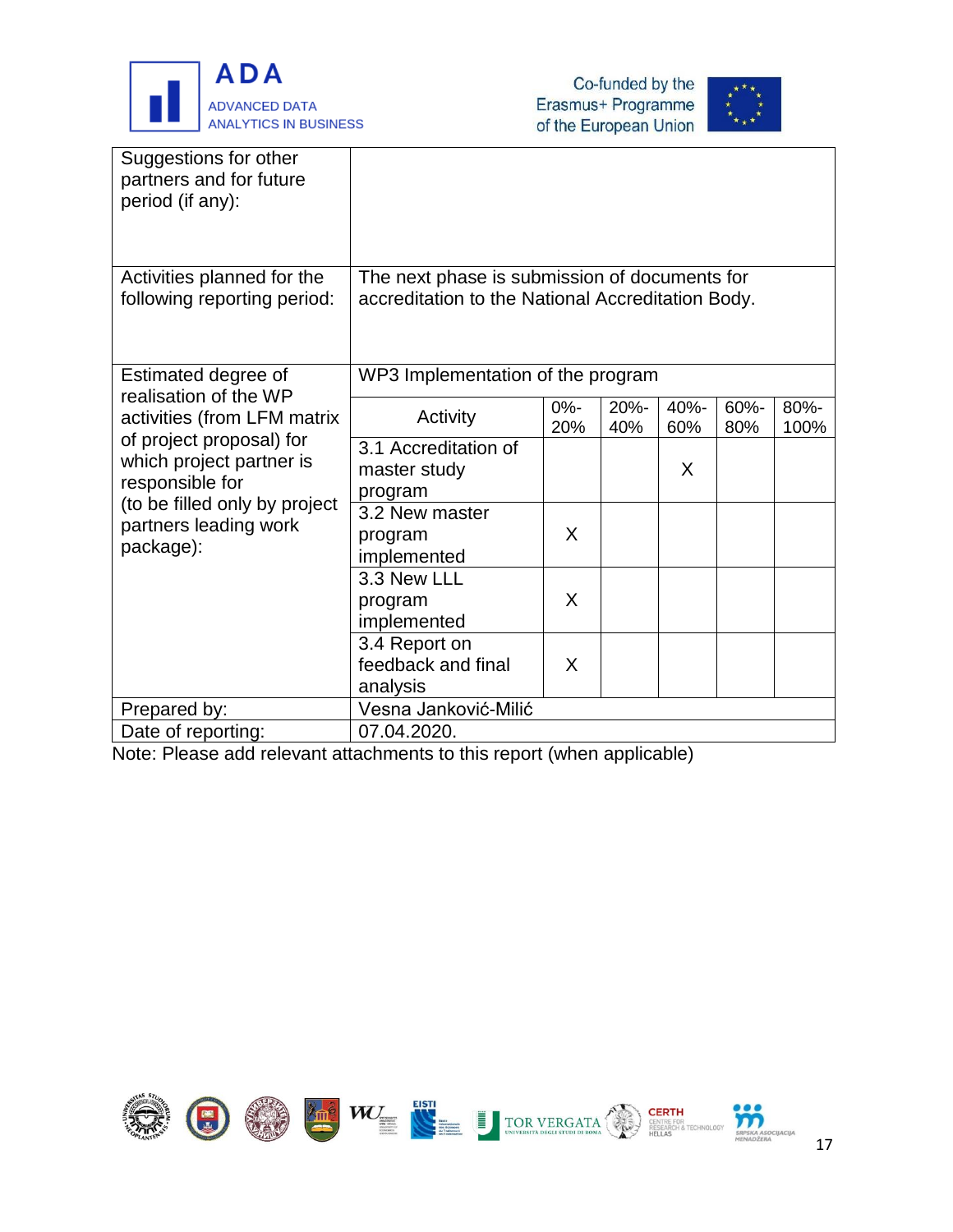



<span id="page-20-0"></span>

| Project partner                                                                                                  | University of Kragujevac (UNIKG)                                                                                                                                                                                                                                                                                                                                                                                                                                                                                                                                                                                                                                                                                                                                                                                                                                                                                                                                                         |
|------------------------------------------------------------------------------------------------------------------|------------------------------------------------------------------------------------------------------------------------------------------------------------------------------------------------------------------------------------------------------------------------------------------------------------------------------------------------------------------------------------------------------------------------------------------------------------------------------------------------------------------------------------------------------------------------------------------------------------------------------------------------------------------------------------------------------------------------------------------------------------------------------------------------------------------------------------------------------------------------------------------------------------------------------------------------------------------------------------------|
| Reporting period                                                                                                 | 15.11.2018 - 15.03.2020                                                                                                                                                                                                                                                                                                                                                                                                                                                                                                                                                                                                                                                                                                                                                                                                                                                                                                                                                                  |
| Description of all activities<br>realised by project partner<br>during reporting period<br>and achieved results: | The description of the activities realised by UNIKG<br>project team will be presented by Work Packages.<br>Within WP1, UNIKG participated in all project activities,<br>although it is not developing new master study program<br>in advanced data analytics in business (in English).<br>Based on the analysis of best practises of EU countries<br>and comparative analysis, UNIKG project team<br>developed specific learning outcomes and competencies<br>and, based on these results, developed several new<br>courses, which will be taught at new master study<br>program Business Informatics (module Artificial<br>Intelligence in Business), at the Faculty of Economics of<br>the UNIKG. All materials for these courses were<br>prepared and submitted for the accreditation of the<br>institution and the study program, which is in progress<br>(WP3). In addition, UNIKG project team have<br>participated in all study visits to EU partners in the<br>reporting period. |
|                                                                                                                  | UNIKG representatives also participated in the<br>equipment purchasing procedure (WP2). Two<br>representatives of UNIKG participated in joint project<br>board-team, responsible of the organization and<br>implementation of public procurement. Although the<br>supplier was successfully selected and UNIKG signed<br>the contract with it in September 2019, the shipment and<br>payment are not finished yet, due to COVID-19<br>problems.                                                                                                                                                                                                                                                                                                                                                                                                                                                                                                                                          |
|                                                                                                                  | The main activities of UNIKG project team were in WP4<br>and WP5. Namely, as a Leader of WP4, UNIKG<br>prepared draft version of a Dissemination and<br>Exploitation Plan, which was accepted by Steering<br>Committee (SC) at the meeting in Cergy in March 2019.                                                                                                                                                                                                                                                                                                                                                                                                                                                                                                                                                                                                                                                                                                                       |
|                                                                                                                  | EISTI<br>W<br>CERTH<br>TOR VERGAT<br><b>RPSKA ASOCIJACIJA</b><br><b>IENADŽERA</b><br>10                                                                                                                                                                                                                                                                                                                                                                                                                                                                                                                                                                                                                                                                                                                                                                                                                                                                                                  |



18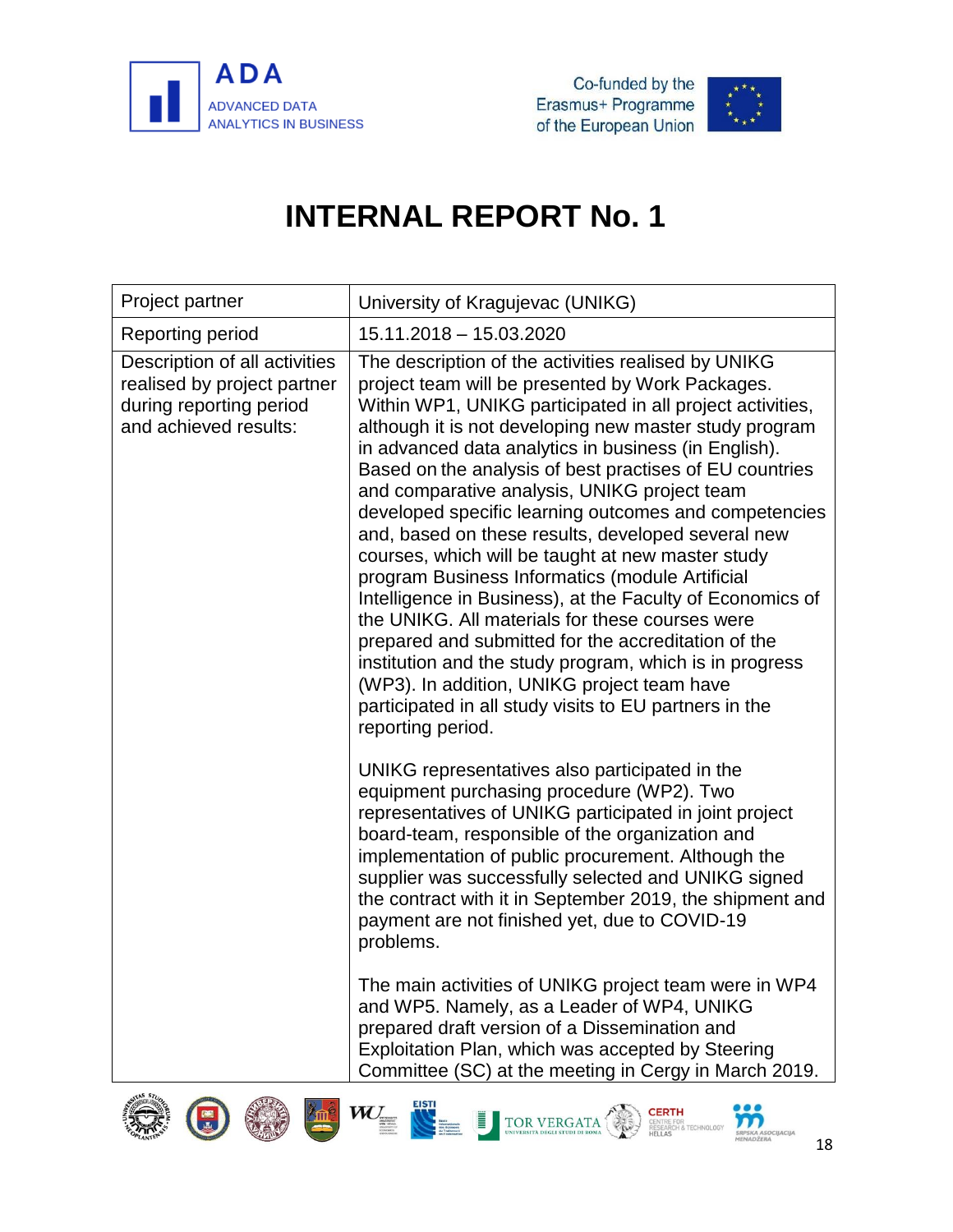

j





In addition, UNIKG organized procedure of proposing and selection of project logo, as one of the main visual identity elements. UNIKG project team developed ADA project website (draft version was already prepared for kick-off meeting held in Novi Sad in November 2018). The website is hosted and maintained by UNIKG project team, and regularly updated with the latest project activities and results. In the reporting period, 39 news (events, activities, etc.) and 8 project results (reports in e-form) were published at the project website. Finally, UNIKG project team also developed ADA project profile at LinkedIn, well-known business social network, which is regularly maintained and updated. UNIKG project team also promoted ADA project and its objectives during their visits to other universities and participation to various events, which was published at the project website.

On its meeting in Rome, in November 2019, Steering Committee of the ADA project decided to transfer the WP5 leadership from the Vienna University of Economics and Business Administration to the UNIKG. Based on this decision, UNIKG project team prepared draft version of Quality and Assessment Plan, which was disseminated to the other project partners, and finally accepted by SC at the meeting in Vienna in March 2020. In addition, UNIKG project team also prepared draft version of Metrics for ADA, the list of indicators which will be used for the quality assessment of developed master study programs. The list was finetuned and accepted during Workshop on metrics for ADA, organized during SC meeting in Vienna. In addition, UNIKG representative coordinates the work of Quality Control Committee and the work on internal reporting. Finally, UNIKG project team participated in the preparation of this internal quality report.

UNIKG representatives participated in all management activities and CS and Local Committee meetings. In addition, they worked on local financial and technical reporting and coordinated their work with Project Coordinator.









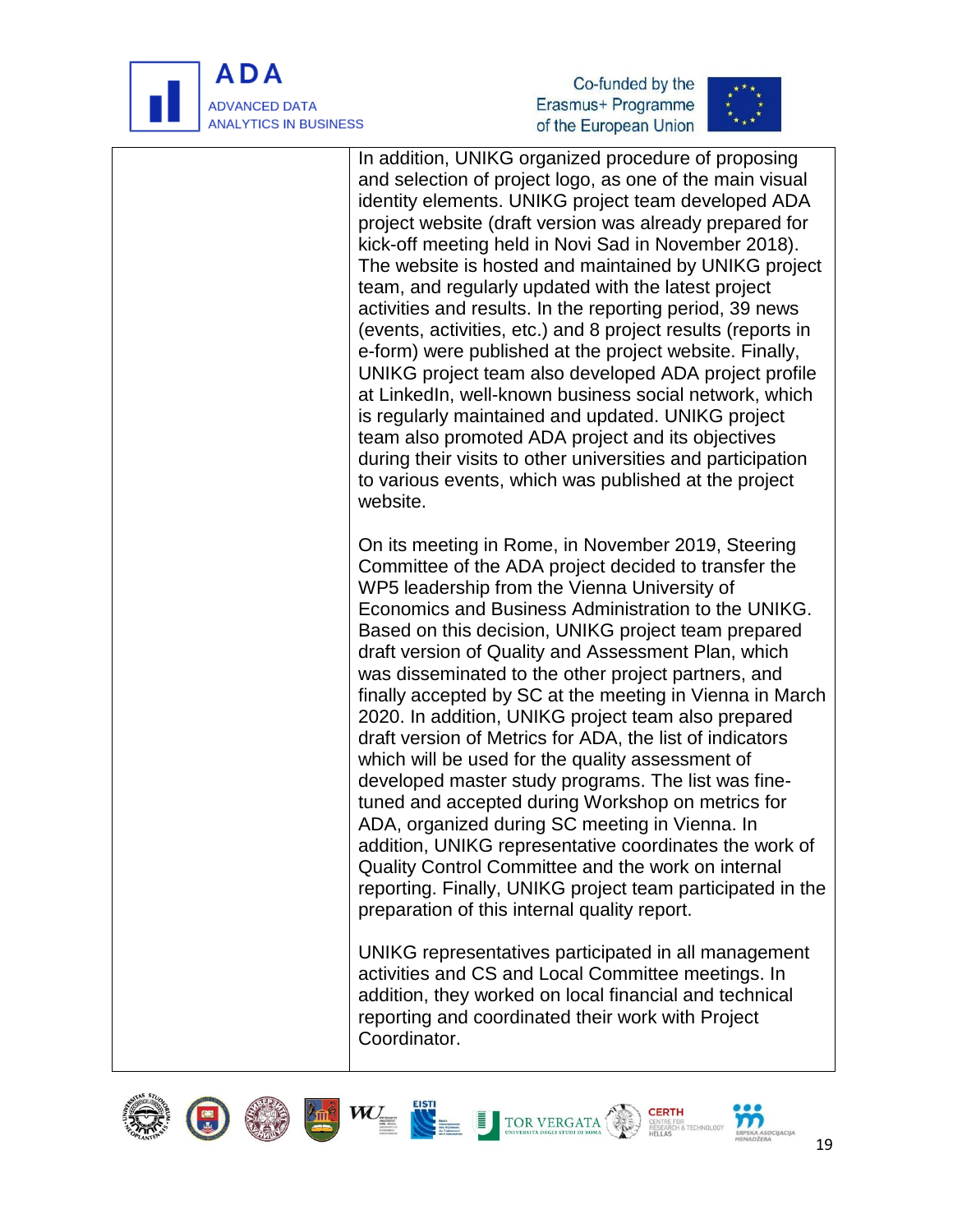





| Have you experienced<br>any problems or<br>deviations from the plan<br>and schedule (and<br>which)?<br>(explanations for tasks not<br>fully implemented, critical<br>objectives not fully<br>achieved and/or not being<br>on schedule. Explanation<br>of the impact on other<br>tasks, available resources<br>and the overall planning) | The most significant problem experienced by UNIKG is<br>equipment purchasing. Although UNIKG signed the<br>contract with vendors in September 2019, due to minor<br>technical problems and Corona virus pandemic which<br>has affected supply chains from China, vendor has<br>officially notified authorities of UNIKG that he was not<br>able to deliver purchased equipment in time defined by<br>the contract.                                                                                                                                                                                                                                |
|-----------------------------------------------------------------------------------------------------------------------------------------------------------------------------------------------------------------------------------------------------------------------------------------------------------------------------------------|---------------------------------------------------------------------------------------------------------------------------------------------------------------------------------------------------------------------------------------------------------------------------------------------------------------------------------------------------------------------------------------------------------------------------------------------------------------------------------------------------------------------------------------------------------------------------------------------------------------------------------------------------|
| Measures undertaken to<br>overcome problems and<br>shortcomings:                                                                                                                                                                                                                                                                        | UNIKG representatives are in permanent contact with<br>supplier, which already asked and got 3-week extension<br>of the deadline. But, due to current COVID-19 situation,<br>it is hard to predict when this will be finished.<br>Fortunately, if all goes well with the accreditation, the<br>new courses developed in ADA project will start in<br>November 2020, so this problem still doesn't<br>significantly affect the project.                                                                                                                                                                                                            |
| Suggestions for other<br>partners and for future<br>period (if any):                                                                                                                                                                                                                                                                    | <b>No</b>                                                                                                                                                                                                                                                                                                                                                                                                                                                                                                                                                                                                                                         |
| Activities planned for the<br>following reporting period:                                                                                                                                                                                                                                                                               | Due to COVID-19 problems, it is hard to predict how and<br>what will be possible to do in the next period. UNIKG will<br>use intensive online communication and collaboration<br>with all project partners.<br>In the following period, UNIKG expect to finish first<br>equipment purchasing procedure, receive and install all<br>purchased equipment. Also, UNIKG will participate in<br>activities related to the second equipment purchasing<br>procedure (remaining money for the Equipment).<br>Also, we hope that accreditation procedure will be<br>finished and that we will be able to start to promote new<br>courses to the students. |













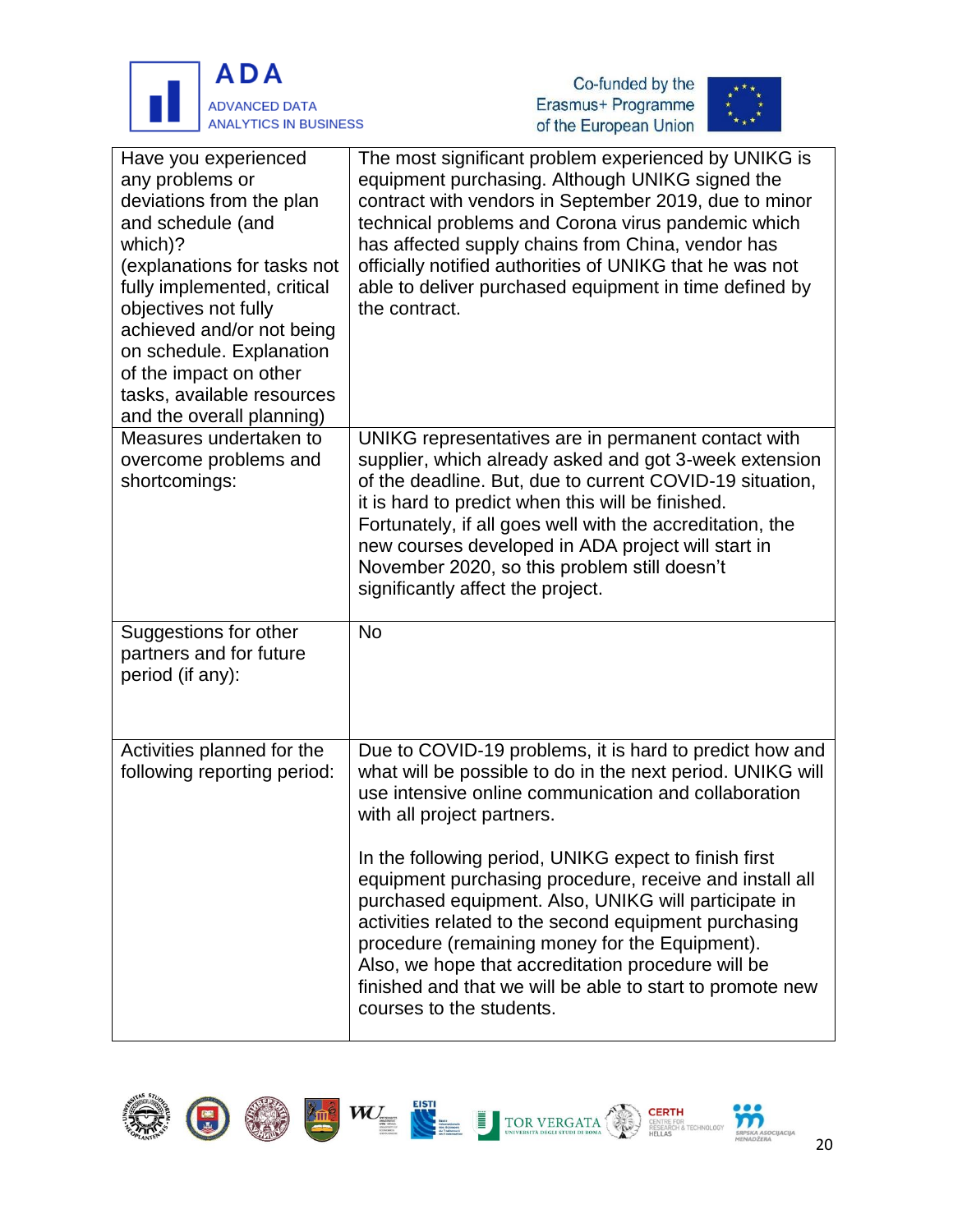





|                                                                         | UNIKG will continue to coordinate the activities WP4<br>and WP5, which it leads, and to maintain project website<br>and LinkedIn profile.<br>Finally, in coordination with Project Coordinator, UNIKG<br>will work of the preparation and submission of Technical<br>Interim Report. |               |             |             |             |              |
|-------------------------------------------------------------------------|--------------------------------------------------------------------------------------------------------------------------------------------------------------------------------------------------------------------------------------------------------------------------------------|---------------|-------------|-------------|-------------|--------------|
| Estimated degree of                                                     | WP4 Dissemination and exploitation of project results                                                                                                                                                                                                                                |               |             |             |             |              |
| realisation of the WP<br>activities (from LFM matrix                    | Activity                                                                                                                                                                                                                                                                             | $0% -$<br>20% | 20%-<br>40% | 40%-<br>60% | 60%-<br>80% | 80%-<br>100% |
| of project proposal) for<br>which project partner is<br>responsible for | 4.1 Set-up<br>Dissemination and<br>exploitation plan                                                                                                                                                                                                                                 |               |             |             |             | X.           |
| (to be filled only by project<br>partners leading work<br>package):     | 4.2 Design of project<br>visual identity                                                                                                                                                                                                                                             |               |             |             |             | X.           |
|                                                                         | 4.3 Design and<br>setup of project web<br>site                                                                                                                                                                                                                                       |               |             |             |             | X            |
|                                                                         | 4.4 Raising<br>awareness for ADA                                                                                                                                                                                                                                                     |               | X           |             |             |              |
|                                                                         | 4.5 Final Conference                                                                                                                                                                                                                                                                 | X             |             |             |             |              |
|                                                                         | WP5 Quality control and monitoring                                                                                                                                                                                                                                                   |               |             |             |             |              |
|                                                                         | Activity                                                                                                                                                                                                                                                                             | $0% -$<br>20% | 20%-<br>40% | 40%-<br>60% | 60%-<br>80% | 80%-<br>100% |
|                                                                         | 5.1 Defining plan for<br>project quality<br>control                                                                                                                                                                                                                                  |               |             |             |             | X            |
|                                                                         | 5.2 Defining metrics<br>for ADA                                                                                                                                                                                                                                                      |               |             |             |             | X            |
|                                                                         | 5.3 Internal project<br>control and<br>monitoring                                                                                                                                                                                                                                    |               | X           |             |             |              |
|                                                                         | 5.4 External<br>evaluation                                                                                                                                                                                                                                                           | X             |             |             |             |              |
| Prepared by:                                                            | Zoran Kalinić                                                                                                                                                                                                                                                                        |               |             |             |             |              |
| Date of reporting:                                                      | 25.03.2020                                                                                                                                                                                                                                                                           |               |             |             |             |              |















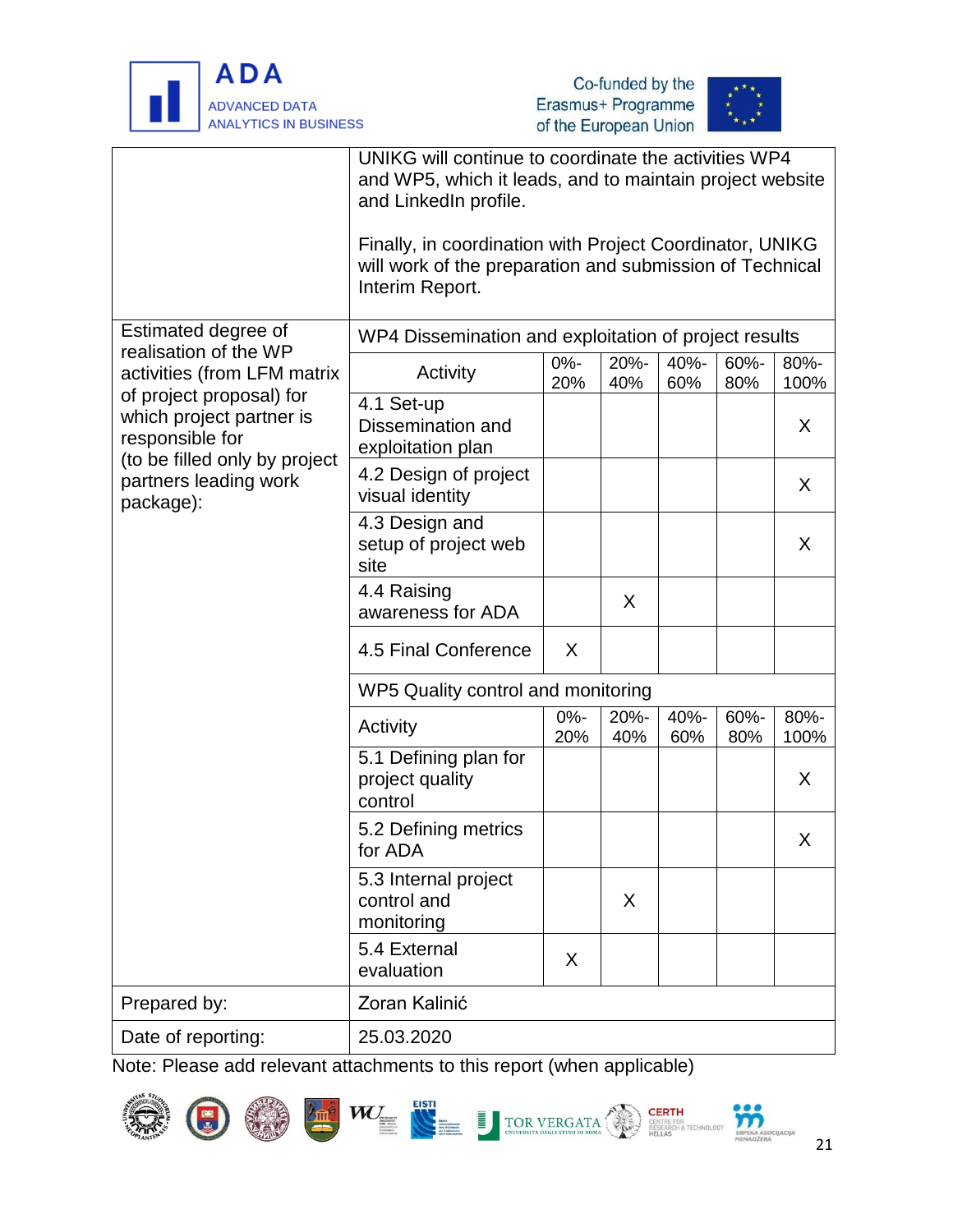

<span id="page-24-0"></span>

| Project partner                                                                                                  | Vienna University of Economics and Business<br>Administration (WU)                                                                                                                                                                                                                                                                                                                                                                                                                                                                                                                                                                                                                                                                                                                                                                                                                                                                                                         |
|------------------------------------------------------------------------------------------------------------------|----------------------------------------------------------------------------------------------------------------------------------------------------------------------------------------------------------------------------------------------------------------------------------------------------------------------------------------------------------------------------------------------------------------------------------------------------------------------------------------------------------------------------------------------------------------------------------------------------------------------------------------------------------------------------------------------------------------------------------------------------------------------------------------------------------------------------------------------------------------------------------------------------------------------------------------------------------------------------|
| Reporting period                                                                                                 | 15.11.2018 - 15.03.2020                                                                                                                                                                                                                                                                                                                                                                                                                                                                                                                                                                                                                                                                                                                                                                                                                                                                                                                                                    |
| Description of all activities<br>realised by project partner<br>during reporting period<br>and achieved results: | In the first project year, together with other EU project<br>partners, ADA team members from WU took<br>participation in preparation of the <b>Analysis of best</b><br>practice at EU partner universities. In this report, WU<br>presented its two-year Master program in Data Science<br>with its structure and explanation of main modules.                                                                                                                                                                                                                                                                                                                                                                                                                                                                                                                                                                                                                             |
|                                                                                                                  | As a part of the activities within WP1, WU project<br>members organized a study visit to Vienna University of<br>Economics and Business Administration, in March 10-<br>12, 2020. Although it was well and timely prepared, due<br>to Corona pandemia outbreak and strict measures of<br>Austrian government published on the first day of the<br>visit, some planned event had to be cancelled.                                                                                                                                                                                                                                                                                                                                                                                                                                                                                                                                                                           |
|                                                                                                                  | On the first day of the visit, at the opening session,<br>welcome speeches were given by prof. Ronald<br>Hochreiter (Project coordinator at Vienna University of<br>Economics and Business Administration) and ADA<br>project coordinator, prof. Mirko Savic. After that,<br>Steering Committee meeting, followed by Local<br>Committee meeting of Serbian partners, was organized.<br>The main topics were<br>Financial reporting for the period 15/11/2018-<br>30/03/2020, preparations for Interim Report, information<br>about public procurement, reports from Serbian partners<br>about implementation of ADA master programs,<br>organization of the next meetings in Belgrade and<br>Cergy, WP5 Quality Control and Monitoring:<br>Presentation of Quality and Assessment Plan, WP5<br>Quality Control and Monitoring: Presentation of Quality<br>Indicators, etc. (more details may be found in Agenda<br>and Report on study visit). The meeting was followed by |









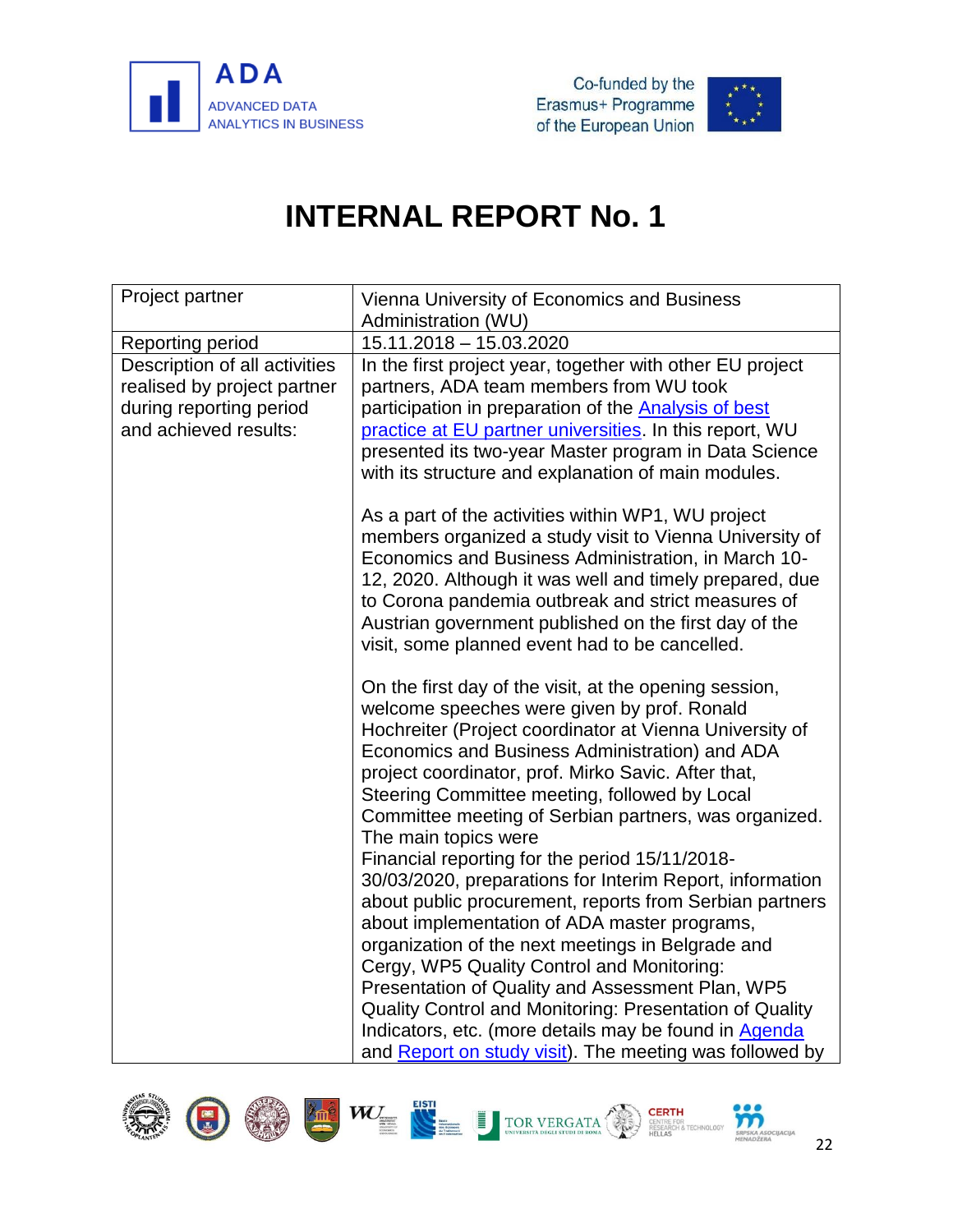

j





the presentations about real-life experience related to implementation of artificial intelligence and data science as in companies across Austria and Europe. Prof. Hochreiter presented an introduction to artificial intelligence, machine learning and data science, explaining "two shades of artificial intelligence", and what artificial intelligence really is. He also gave a presentation on feature engineering based on examples from companies, such as AI recruiting tool for multinational companies, consultants and startups in the realm of AI, overpromising and under-developing of AI, etc. In the evening, ADA project team had a dinner where discussion about various topics related to business analytics continued in the nice environment of typical Austrian restaurant. Second day of the visit, since all lectures were cancelled by government decision because of Corona virus, the presentations scheduled by the Agenda of the visit had to be cancelled, too. Anyway, WU representative organized extensive tour around campus of Vienna University of Economics and Business Administration, during which the guests had unique opportunity to enter some premises that are usually closed during regular working days and they visited several university buildings, and saw WU's amphitheatres, libraries, classrooms, Business Academy, etc. Finally, since presentations for the third day were also cancelled, ADA project partners held an ad-hoc meeting dedicated to recent events related to Corona virus pandemic, during which they discussed various issues and problems related to lockdown during pandemic outbreak, unfinished activities and tasks related to submission of technical interim report at the middle of the project. As a part of the activities in WP6: Project Management, WU representatives participated in the kick-off meeting held in Novi Sad, and Steering Committee meetings held in Cergy and Rome.

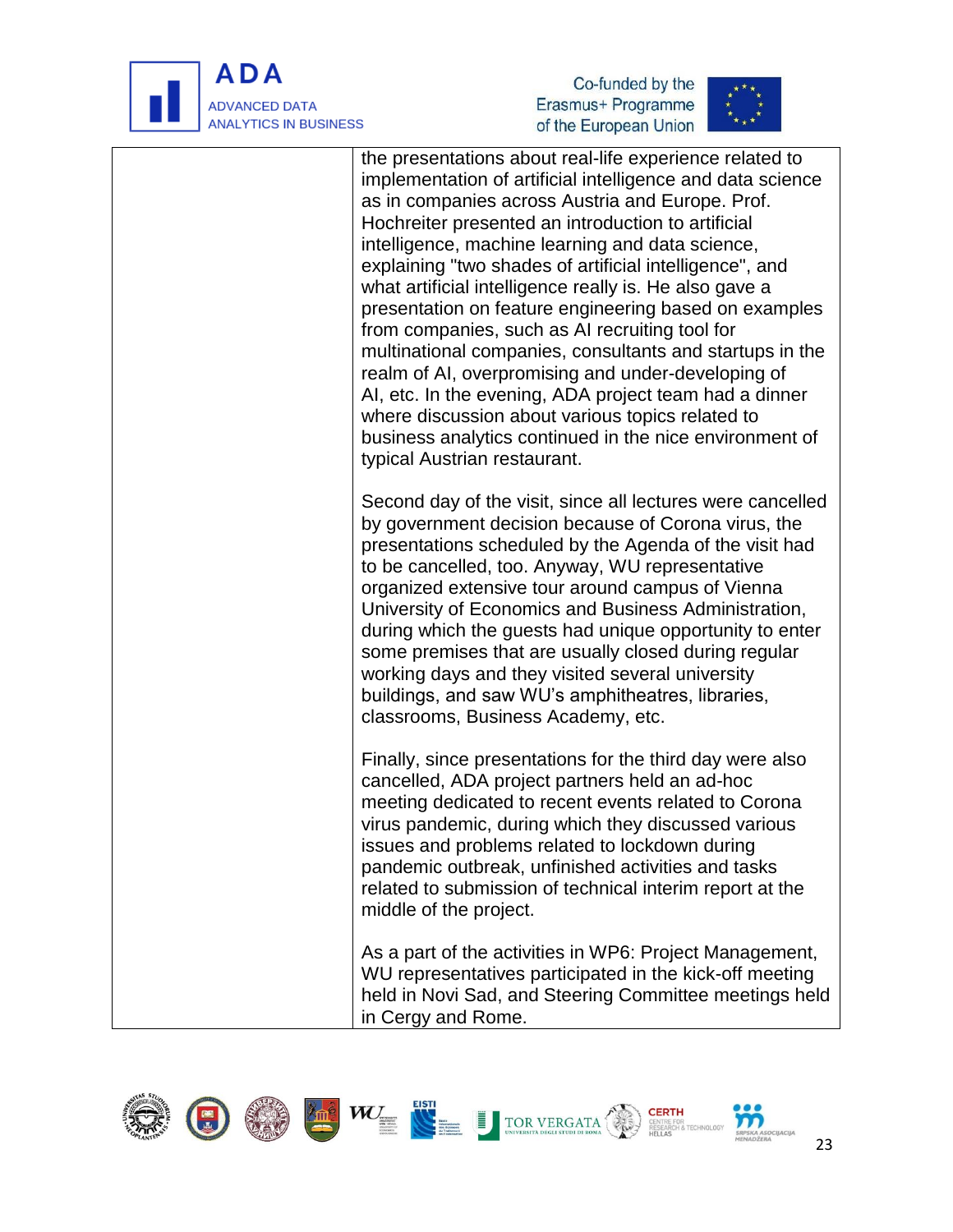





| Have you experienced any<br>problems or deviations<br>from the plan and<br>schedule (and which)?<br>(explanations for tasks not<br>fully implemented, critical<br>objectives not fully<br>achieved and/or not being<br>on schedule. Explanation<br>of the impact on other<br>tasks, available resources<br>and the overall planning) | As previously stated, the main problem experienced<br>during reporting period was Corona virus outbreak. The<br>visit to WU was scheduled several months in advance,<br>and it was very hard to cancel it in the last moment, as it<br>seemed to be possible to organize it, despite the threat.<br>But, on the very first day of the visit, Austrian<br>government issued strict and obligatory measures, that<br>caused the cancellation of some of the scheduled<br>presentation. |        |      |      |      |      |
|--------------------------------------------------------------------------------------------------------------------------------------------------------------------------------------------------------------------------------------------------------------------------------------------------------------------------------------|--------------------------------------------------------------------------------------------------------------------------------------------------------------------------------------------------------------------------------------------------------------------------------------------------------------------------------------------------------------------------------------------------------------------------------------------------------------------------------------|--------|------|------|------|------|
| Measures undertaken to                                                                                                                                                                                                                                                                                                               | Acting in presented circumstances, WU representatives                                                                                                                                                                                                                                                                                                                                                                                                                                |        |      |      |      |      |
| overcome problems and                                                                                                                                                                                                                                                                                                                | made some changes in the Agenda of the visit, and                                                                                                                                                                                                                                                                                                                                                                                                                                    |        |      |      |      |      |
| shortcomings:                                                                                                                                                                                                                                                                                                                        | organized what could be organized for the visitors. In                                                                                                                                                                                                                                                                                                                                                                                                                               |        |      |      |      |      |
|                                                                                                                                                                                                                                                                                                                                      | addition, they are open to online communication and                                                                                                                                                                                                                                                                                                                                                                                                                                  |        |      |      |      |      |
|                                                                                                                                                                                                                                                                                                                                      | further explanation and answers to all questions related                                                                                                                                                                                                                                                                                                                                                                                                                             |        |      |      |      |      |
|                                                                                                                                                                                                                                                                                                                                      | to WU and its master program in Data Science.                                                                                                                                                                                                                                                                                                                                                                                                                                        |        |      |      |      |      |
| Suggestions for other<br>partners and for future<br>period (if any):                                                                                                                                                                                                                                                                 | <b>No</b>                                                                                                                                                                                                                                                                                                                                                                                                                                                                            |        |      |      |      |      |
| Activities planned for the<br>following reporting period:                                                                                                                                                                                                                                                                            | In the next period, WU representatives will work on<br>learning materials for the lectures they will give in<br>Serbia, within the project and developed master<br>courses. They will be focused on work online and<br>communication with other ADA project members through<br>e-mails, Skype, and social networks. Of course, further<br>activities will strongly depend on the developments on<br>Corona virus outbreak and national and EACEA<br>decisions and recommendations.   |        |      |      |      |      |
| Estimated degree of                                                                                                                                                                                                                                                                                                                  | <b>WP</b>                                                                                                                                                                                                                                                                                                                                                                                                                                                                            |        |      |      |      |      |
| realisation of the WP                                                                                                                                                                                                                                                                                                                |                                                                                                                                                                                                                                                                                                                                                                                                                                                                                      | $0% -$ | 20%- | 40%- | 60%- | 80%- |
| activities (from LFM matrix                                                                                                                                                                                                                                                                                                          | Activity                                                                                                                                                                                                                                                                                                                                                                                                                                                                             | 20%    | 40%  | 60%  | 80%  | 100% |
| of project proposal) for<br>which project partner is                                                                                                                                                                                                                                                                                 |                                                                                                                                                                                                                                                                                                                                                                                                                                                                                      |        |      |      |      |      |
| responsible for                                                                                                                                                                                                                                                                                                                      |                                                                                                                                                                                                                                                                                                                                                                                                                                                                                      |        |      |      |      |      |
| (to be filled only by project                                                                                                                                                                                                                                                                                                        |                                                                                                                                                                                                                                                                                                                                                                                                                                                                                      |        |      |      |      |      |
| partners leading work                                                                                                                                                                                                                                                                                                                |                                                                                                                                                                                                                                                                                                                                                                                                                                                                                      |        |      |      |      |      |
| package):                                                                                                                                                                                                                                                                                                                            |                                                                                                                                                                                                                                                                                                                                                                                                                                                                                      |        |      |      |      |      |
| Prepared by:                                                                                                                                                                                                                                                                                                                         | Laura Vana                                                                                                                                                                                                                                                                                                                                                                                                                                                                           |        |      |      |      |      |
| Date of reporting:                                                                                                                                                                                                                                                                                                                   | 14/04/2020                                                                                                                                                                                                                                                                                                                                                                                                                                                                           |        |      |      |      |      |
|                                                                                                                                                                                                                                                                                                                                      |                                                                                                                                                                                                                                                                                                                                                                                                                                                                                      |        |      |      |      |      |



**CERTH**<br>CENTRE FOR<br>RESEARCH & TECHNOLOGY<br>HELLAS

**SRPSKA ASK**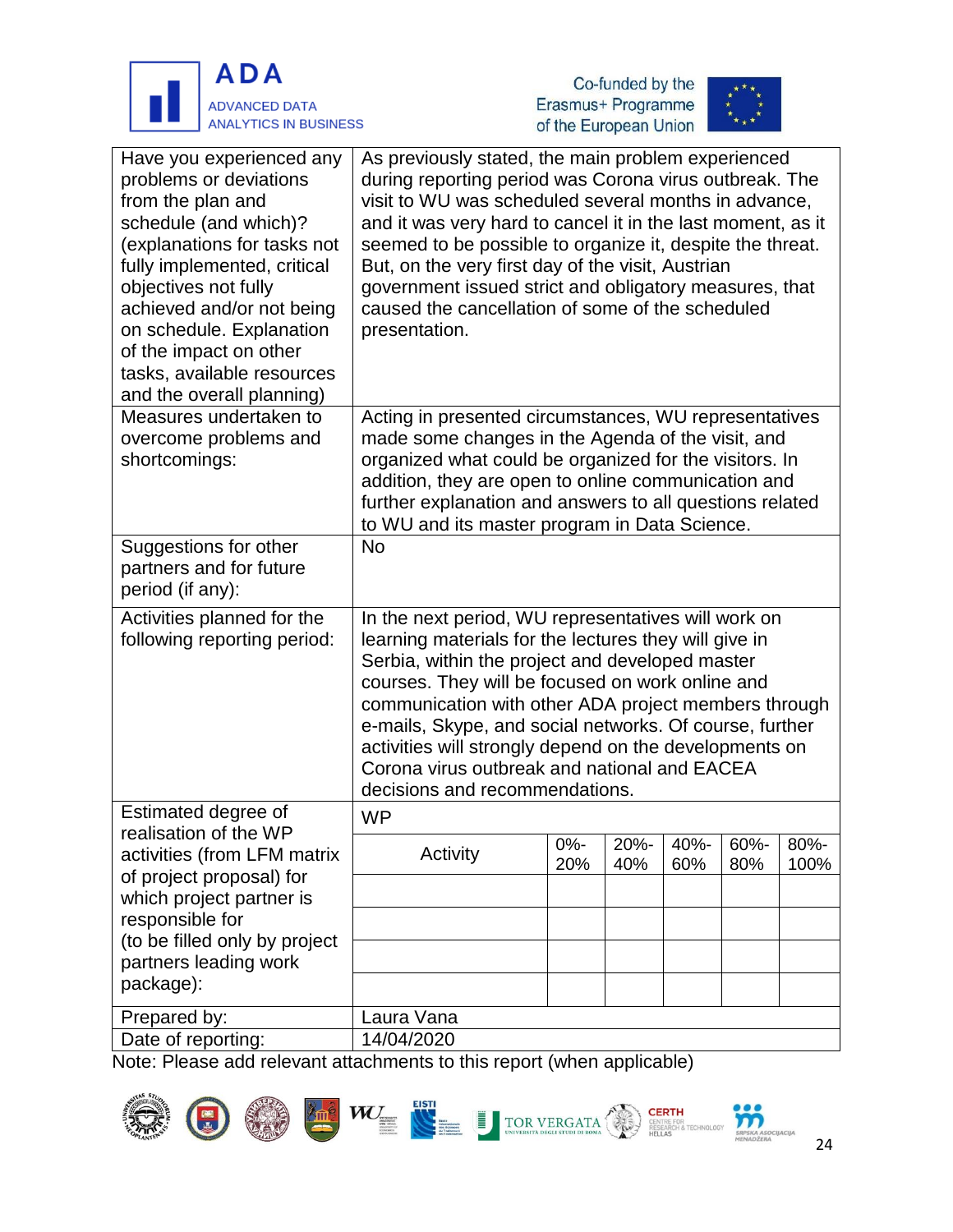



<span id="page-27-0"></span>

| Project partner                                                                                                  | Graduate School in Computer Science and Mathematics<br><b>Engineering (EISTI)</b>                                                                                                                                                                                                                                                                                                                                                                                                                                                                                                                                                                                                                                                                                                                                                                                                                                                     |
|------------------------------------------------------------------------------------------------------------------|---------------------------------------------------------------------------------------------------------------------------------------------------------------------------------------------------------------------------------------------------------------------------------------------------------------------------------------------------------------------------------------------------------------------------------------------------------------------------------------------------------------------------------------------------------------------------------------------------------------------------------------------------------------------------------------------------------------------------------------------------------------------------------------------------------------------------------------------------------------------------------------------------------------------------------------|
| Reporting period                                                                                                 | 15.11.2018 - 15.03.2020                                                                                                                                                                                                                                                                                                                                                                                                                                                                                                                                                                                                                                                                                                                                                                                                                                                                                                               |
| Description of all activities<br>realised by project partner<br>during reporting period<br>and achieved results: | During reporting period, the ADA team members from<br>EISTI participated in preparation of the Analysis of best<br>practice at EU partner universities (published as a<br>Report at project website), in which they have explained<br>the structure and courses of the master study program in<br>Advanced Data Exploration, Data Analytics and<br>Optimization, taught at this institution.                                                                                                                                                                                                                                                                                                                                                                                                                                                                                                                                          |
|                                                                                                                  | In addition, EISTI project team organised a study visit for<br>all project partners, in March 18-20, 2019. First day of<br>the meeting, after welcoming speeches by the host<br>representatives, was dedicated to Steering Committee<br>meeting, joined with Local Committee meeting of<br>Serbian partners. At this meeting, the topic were report<br>about meeting in Brussels (possibilities of synergies with<br>other projects), information about partnership<br>agreements, action plan for the first year and achieved<br>goals, inclusion of visiting professors from EU<br>institutions at ADA master program, staff mobility<br>between partners through Erasmus+ program, choice of<br>project motto by voting, development of Facebook page,<br>information about deadline for the 1st reporting period,<br>organization of next study visit to CERTH, Thessaloniki,<br>activities in the future period, and discussion. |
|                                                                                                                  | During second day of the visit, project partners had the<br>opportunity to see the presentations of companies that<br>are working with EISTI. First presentation was about<br>JEMS group, with special focus on the business<br>intelligence and data visualization. Second presentation<br>was about Teradata company, with focus on big data<br>and advanced analytics. Later on, after the coffee break,<br>second part of the session was dedicated to Ecxilys<br>company, where company representative has spoken                                                                                                                                                                                                                                                                                                                                                                                                                |





C







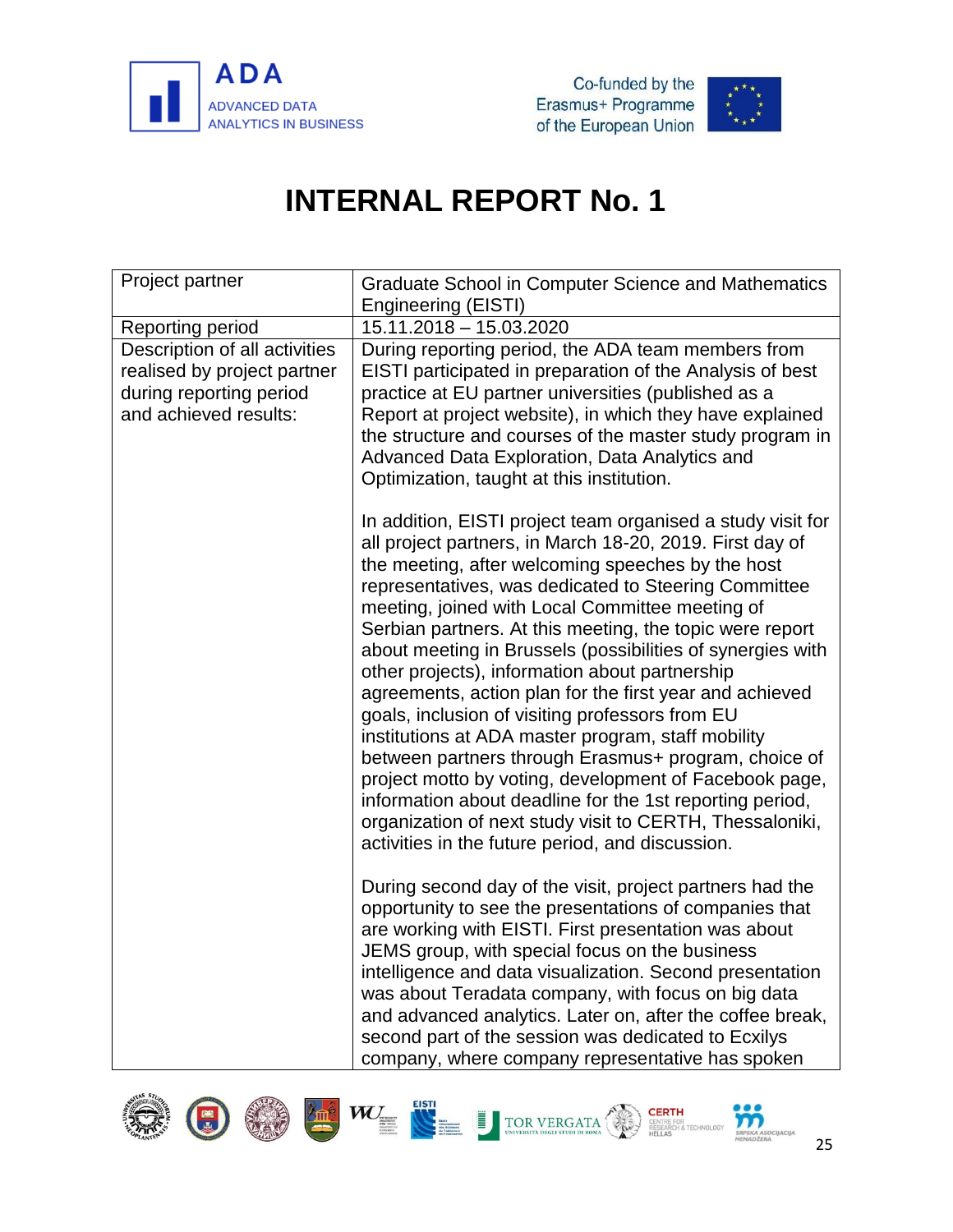





|                                                                                                                                                                                                                                                                                                                                      | about project management topics. Afterwards,<br>Smartteem company was presented, where main topic<br>was elastic search and kibana solution. Third part of the<br>session was dedicated to attending the lecture to<br>students of EISTI. Lecture was given by representative<br>of Teradata company and it was dedicated to<br>presentation of students' work in machine learning.<br>The project team members also had an opportunity to<br>visit premises of EISTI (classrooms, laboratories, etc.),<br>and to see Bloomberg room and Virtual wall at EISTI.<br>Finally, third day of the visit was dedicated to the<br>meeting of Serbian partners, where some specific<br>issues, like public procurement of equipment and<br>accreditation of study programs in Serbia were<br>discussed. Second part, where all partners have<br>participated, was dedicated to open discussion about<br>next study visit to Thessaloniki, project tasks and<br>activities, reporting, activities in future period, etc.<br>Representatives of EISTI also took active part in project<br>management activities and participated in the kick-off<br>meeting held in Novi Sad, and SC meetings held in |
|--------------------------------------------------------------------------------------------------------------------------------------------------------------------------------------------------------------------------------------------------------------------------------------------------------------------------------------|---------------------------------------------------------------------------------------------------------------------------------------------------------------------------------------------------------------------------------------------------------------------------------------------------------------------------------------------------------------------------------------------------------------------------------------------------------------------------------------------------------------------------------------------------------------------------------------------------------------------------------------------------------------------------------------------------------------------------------------------------------------------------------------------------------------------------------------------------------------------------------------------------------------------------------------------------------------------------------------------------------------------------------------------------------------------------------------------------------------------------------------------------------------------------------------------|
|                                                                                                                                                                                                                                                                                                                                      | Cergy, Thessaloniki, Rome and Vienna.                                                                                                                                                                                                                                                                                                                                                                                                                                                                                                                                                                                                                                                                                                                                                                                                                                                                                                                                                                                                                                                                                                                                                       |
| Have you experienced any<br>problems or deviations<br>from the plan and<br>schedule (and which)?<br>(explanations for tasks not<br>fully implemented, critical<br>objectives not fully<br>achieved and/or not being<br>on schedule. Explanation<br>of the impact on other<br>tasks, available resources<br>and the overall planning) | <b>No</b>                                                                                                                                                                                                                                                                                                                                                                                                                                                                                                                                                                                                                                                                                                                                                                                                                                                                                                                                                                                                                                                                                                                                                                                   |
| Measures undertaken to<br>overcome problems and<br>shortcomings:                                                                                                                                                                                                                                                                     | N/A                                                                                                                                                                                                                                                                                                                                                                                                                                                                                                                                                                                                                                                                                                                                                                                                                                                                                                                                                                                                                                                                                                                                                                                         |
| Suggestions for other<br>partners and for future<br>period (if any):                                                                                                                                                                                                                                                                 | N/A                                                                                                                                                                                                                                                                                                                                                                                                                                                                                                                                                                                                                                                                                                                                                                                                                                                                                                                                                                                                                                                                                                                                                                                         |









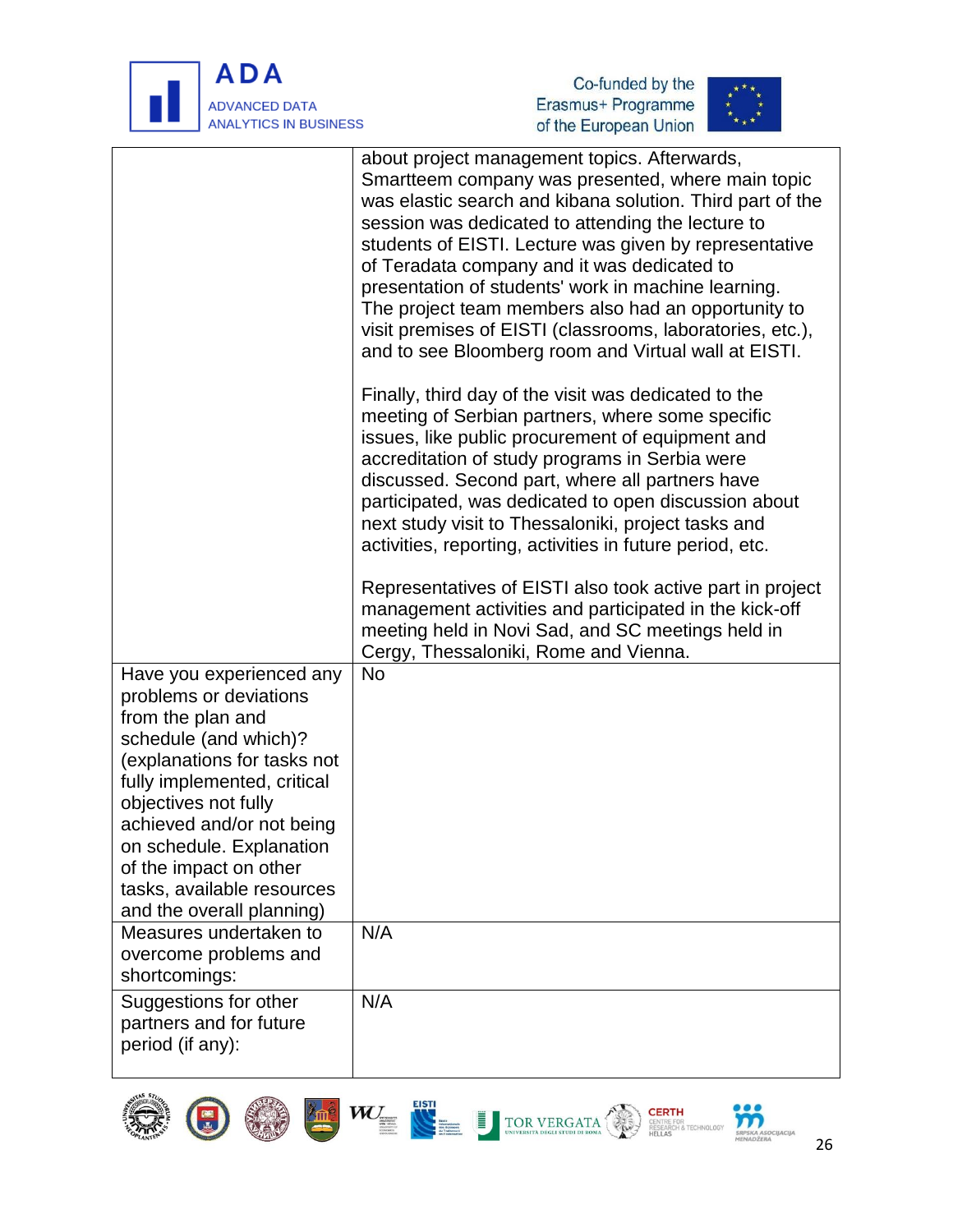





| Activities planned for the<br>following reporting period:                                                                                                                                                                     | For the following period, the EISTI project team<br>members will continue to work on preparation of<br>teaching materials for the courses which they will teach<br>at the Serbian universities within the project. In addition,<br>they will start preparation of the next study visit to EISTI,<br>within project activity 2.4. Although planned for the next<br>reporting period, due to COVID-19 pandemia, it is likely<br>that this visit will be postponed for Autumn 2020. |               |             |             |                |              |
|-------------------------------------------------------------------------------------------------------------------------------------------------------------------------------------------------------------------------------|----------------------------------------------------------------------------------------------------------------------------------------------------------------------------------------------------------------------------------------------------------------------------------------------------------------------------------------------------------------------------------------------------------------------------------------------------------------------------------|---------------|-------------|-------------|----------------|--------------|
| Estimated degree of<br>realisation of the WP<br>activities (from LFM matrix<br>of project proposal) for<br>which project partner is<br>responsible for<br>(to be filled only by project<br>partners leading work<br>package): | <b>WP</b>                                                                                                                                                                                                                                                                                                                                                                                                                                                                        |               |             |             |                |              |
|                                                                                                                                                                                                                               | Activity                                                                                                                                                                                                                                                                                                                                                                                                                                                                         | $0% -$<br>20% | 20%-<br>40% | 40%-<br>60% | $60% -$<br>80% | 80%-<br>100% |
|                                                                                                                                                                                                                               |                                                                                                                                                                                                                                                                                                                                                                                                                                                                                  |               |             |             |                |              |
|                                                                                                                                                                                                                               |                                                                                                                                                                                                                                                                                                                                                                                                                                                                                  |               |             |             |                |              |
|                                                                                                                                                                                                                               |                                                                                                                                                                                                                                                                                                                                                                                                                                                                                  |               |             |             |                |              |
|                                                                                                                                                                                                                               |                                                                                                                                                                                                                                                                                                                                                                                                                                                                                  |               |             |             |                |              |
|                                                                                                                                                                                                                               |                                                                                                                                                                                                                                                                                                                                                                                                                                                                                  |               |             |             |                |              |
| Prepared by:                                                                                                                                                                                                                  | Maria Malek                                                                                                                                                                                                                                                                                                                                                                                                                                                                      |               |             |             |                |              |
| Date of reporting:                                                                                                                                                                                                            | 11/04/2020                                                                                                                                                                                                                                                                                                                                                                                                                                                                       |               |             |             |                |              |

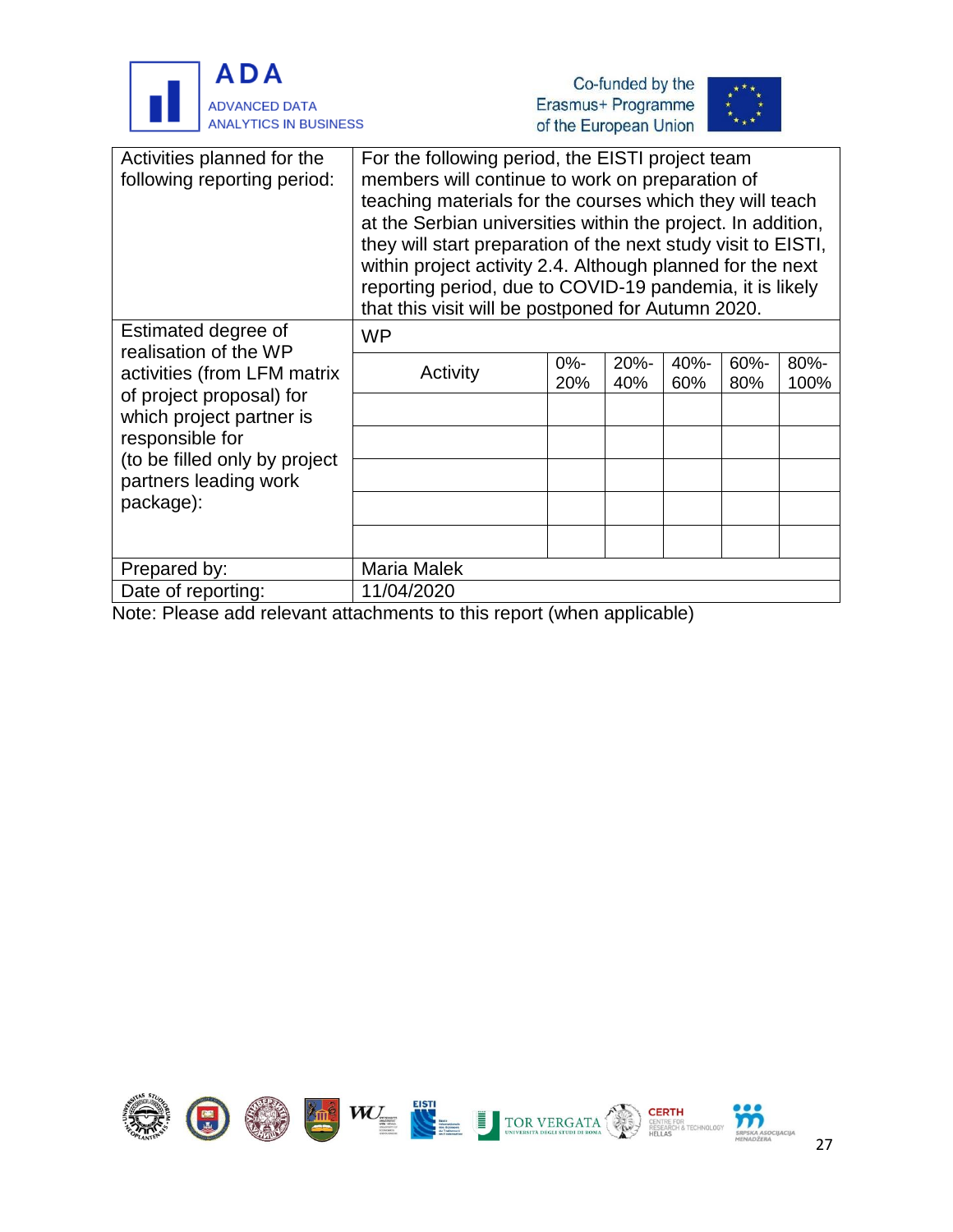





<span id="page-30-0"></span>

| Project partner               | University of Rome Tor Vergata (UNITOV)                                                                       |  |  |  |  |
|-------------------------------|---------------------------------------------------------------------------------------------------------------|--|--|--|--|
| Reporting period              | 15.11.2018-15.03.2020                                                                                         |  |  |  |  |
| Description of all activities | The Master in Big Data in Business from the University                                                        |  |  |  |  |
| realised by project partner   | of Rome Tor Vergata (Italy) has contributed in different                                                      |  |  |  |  |
| during reporting period       | ways in supporting the ADA project.                                                                           |  |  |  |  |
| and achieved results:         | Members of the teaching staff have attended the Kick off                                                      |  |  |  |  |
|                               | meeting in Novi Sad in November 2018 and the meeting                                                          |  |  |  |  |
|                               | in Cergy in March 2019.                                                                                       |  |  |  |  |
|                               | The administrative staff of the Master programme, in                                                          |  |  |  |  |
|                               | cooperation with the teaching staff has organized the                                                         |  |  |  |  |
|                               | meeting in Rome in November 2019. During the                                                                  |  |  |  |  |
|                               | meeting, the coordinator of the master programme and                                                          |  |  |  |  |
|                               | other teachers stressed the importance of Data Analysis                                                       |  |  |  |  |
|                               | and they showed how an interdisciplinary course<br>structure which involves classes in statistics, economics, |  |  |  |  |
|                               | computer science, engineering and management can be                                                           |  |  |  |  |
|                               | helpful in creating new master programmes in Big Data.                                                        |  |  |  |  |
|                               | They emphasized how another element of success of a                                                           |  |  |  |  |
|                               | master in Big Data is related to agreements with partner                                                      |  |  |  |  |
|                               | companies. The experiment was conducted on with the                                                           |  |  |  |  |
|                               | master in Big Data in Business at the University of Tor                                                       |  |  |  |  |
|                               | Vergata. Firms cooperate with the master offering                                                             |  |  |  |  |
|                               | scholarships for an amount equal to the registration fee.                                                     |  |  |  |  |
|                               | Students enrolled benefit of the scholarships offered by                                                      |  |  |  |  |
|                               | the partner companies and from internship opportunities                                                       |  |  |  |  |
|                               | assigned on the basis of their academic performance.                                                          |  |  |  |  |
|                               | Another important element is the extensive use of                                                             |  |  |  |  |
|                               | practical classes and the use of machines and specific                                                        |  |  |  |  |
|                               | software as MatLab, R, Python, Hadoop, Java,                                                                  |  |  |  |  |
|                               | Multichain, C, among others. At the end of the classes                                                        |  |  |  |  |
|                               | students have to be involved in projects group and                                                            |  |  |  |  |
|                               | assignments aimed at assessing the capabilities of                                                            |  |  |  |  |
|                               | analyzing data, as well as the ability to communicate the                                                     |  |  |  |  |
|                               | relevant findings.                                                                                            |  |  |  |  |
|                               | All these elements were useful to the participants when                                                       |  |  |  |  |
|                               | developing or improving master programmes at their                                                            |  |  |  |  |
|                               | own institutions.                                                                                             |  |  |  |  |









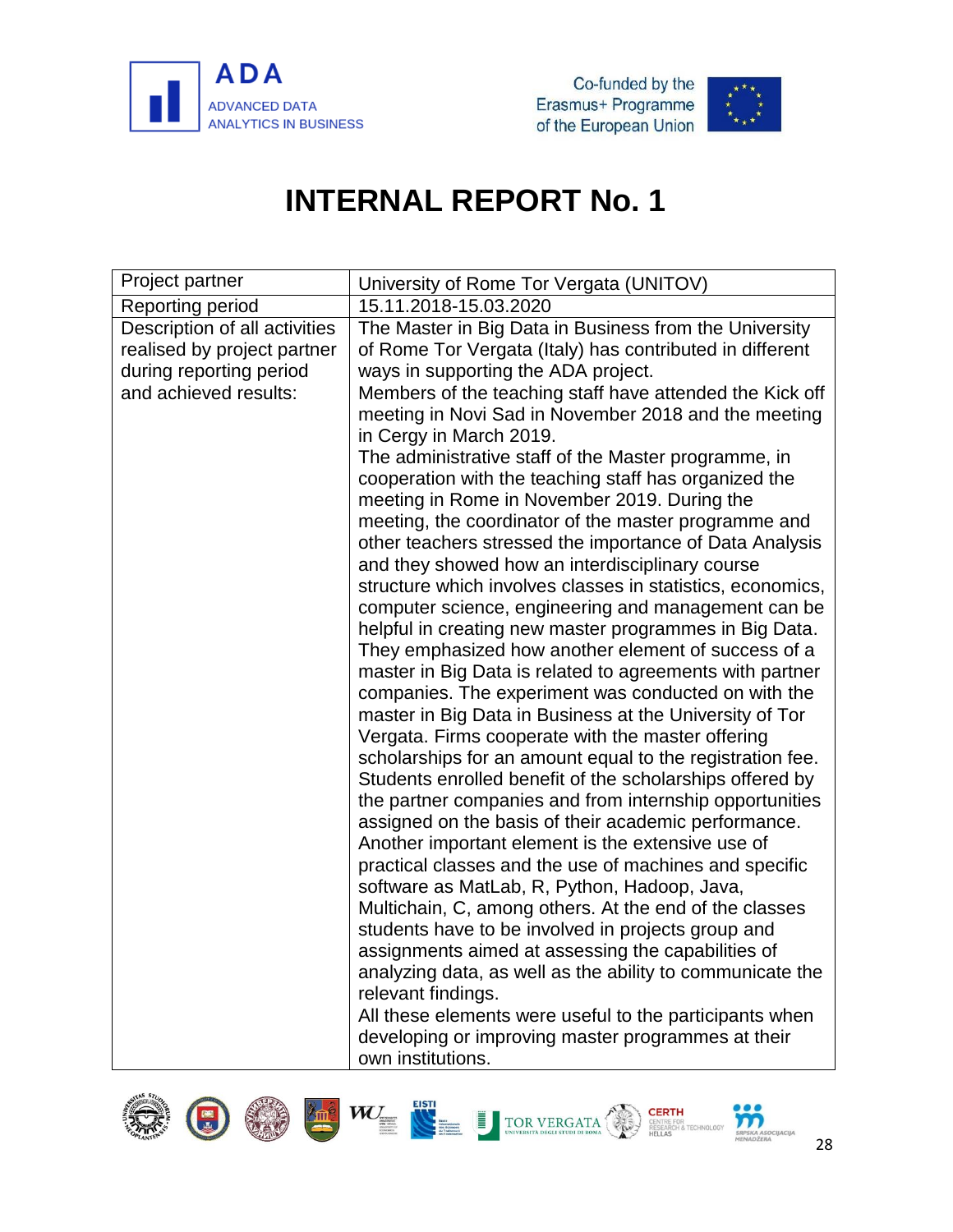





| Have you experienced<br>any problems or<br>deviations from the plan<br>and schedule (and<br>which)?<br>(explanations for tasks not<br>fully implemented, critical<br>objectives not fully<br>achieved and/or not being<br>on schedule. Explanation<br>of the impact on other<br>tasks, available resources<br>and the overall planning) | No, we did not experience any difficulty. However delays<br>due to the increase of the standard work load have<br>occurred. |        |      |      |      |      |
|-----------------------------------------------------------------------------------------------------------------------------------------------------------------------------------------------------------------------------------------------------------------------------------------------------------------------------------------|-----------------------------------------------------------------------------------------------------------------------------|--------|------|------|------|------|
| Measures undertaken to                                                                                                                                                                                                                                                                                                                  |                                                                                                                             |        |      |      |      |      |
|                                                                                                                                                                                                                                                                                                                                         | $\overline{\phantom{a}}$                                                                                                    |        |      |      |      |      |
| overcome problems and                                                                                                                                                                                                                                                                                                                   |                                                                                                                             |        |      |      |      |      |
| shortcomings:                                                                                                                                                                                                                                                                                                                           |                                                                                                                             |        |      |      |      |      |
| Suggestions for other                                                                                                                                                                                                                                                                                                                   | Interested partners may attend some classes of the                                                                          |        |      |      |      |      |
| partners and for future                                                                                                                                                                                                                                                                                                                 | Master in Big Data in Business starting in April 2020 as                                                                    |        |      |      |      |      |
| period (if any):                                                                                                                                                                                                                                                                                                                        | a training session.                                                                                                         |        |      |      |      |      |
|                                                                                                                                                                                                                                                                                                                                         | We are testing an online platform (Microsoft Teams) for                                                                     |        |      |      |      |      |
|                                                                                                                                                                                                                                                                                                                                         | distance learning with guest accounts to access the                                                                         |        |      |      |      |      |
|                                                                                                                                                                                                                                                                                                                                         | classes.                                                                                                                    |        |      |      |      |      |
| Activities planned for the                                                                                                                                                                                                                                                                                                              | Financial reporting for the upcoming period.                                                                                |        |      |      |      |      |
| following reporting period:                                                                                                                                                                                                                                                                                                             | Opportunities for improving internationalization of                                                                         |        |      |      |      |      |
|                                                                                                                                                                                                                                                                                                                                         | Serbian study programs through the exchange of                                                                              |        |      |      |      |      |
|                                                                                                                                                                                                                                                                                                                                         | teaching staff: Planning the exchange of visiting                                                                           |        |      |      |      |      |
|                                                                                                                                                                                                                                                                                                                                         | professors from EU.                                                                                                         |        |      |      |      |      |
|                                                                                                                                                                                                                                                                                                                                         | Next study visits – to be scheduled after Corona virus                                                                      |        |      |      |      |      |
|                                                                                                                                                                                                                                                                                                                                         | pandemia.                                                                                                                   |        |      |      |      |      |
|                                                                                                                                                                                                                                                                                                                                         | Involvement in shared updates about the stages of                                                                           |        |      |      |      |      |
|                                                                                                                                                                                                                                                                                                                                         | implementation of Serbian ADA master degrees.                                                                               |        |      |      |      |      |
|                                                                                                                                                                                                                                                                                                                                         | Availability for future activities and management of work                                                                   |        |      |      |      |      |
|                                                                                                                                                                                                                                                                                                                                         | packages.                                                                                                                   |        |      |      |      |      |
| Estimated degree of<br>realisation of the WP                                                                                                                                                                                                                                                                                            | <b>WP</b>                                                                                                                   |        |      |      |      |      |
| activities (from LFM matrix                                                                                                                                                                                                                                                                                                             | Activity                                                                                                                    | $0% -$ | 20%- | 40%- | 60%- | 80%- |
|                                                                                                                                                                                                                                                                                                                                         |                                                                                                                             | 20%    | 40%  | 60%  | 80%  | 100% |
| of project proposal) for<br>which project partner is                                                                                                                                                                                                                                                                                    |                                                                                                                             |        |      |      |      |      |
|                                                                                                                                                                                                                                                                                                                                         |                                                                                                                             |        |      |      |      |      |
| responsible for                                                                                                                                                                                                                                                                                                                         |                                                                                                                             |        |      |      |      |      |
| (to be filled only by project<br>partners leading work                                                                                                                                                                                                                                                                                  |                                                                                                                             |        |      |      |      |      |
|                                                                                                                                                                                                                                                                                                                                         |                                                                                                                             |        |      |      |      |      |
| package):                                                                                                                                                                                                                                                                                                                               |                                                                                                                             |        |      |      |      |      |





**in**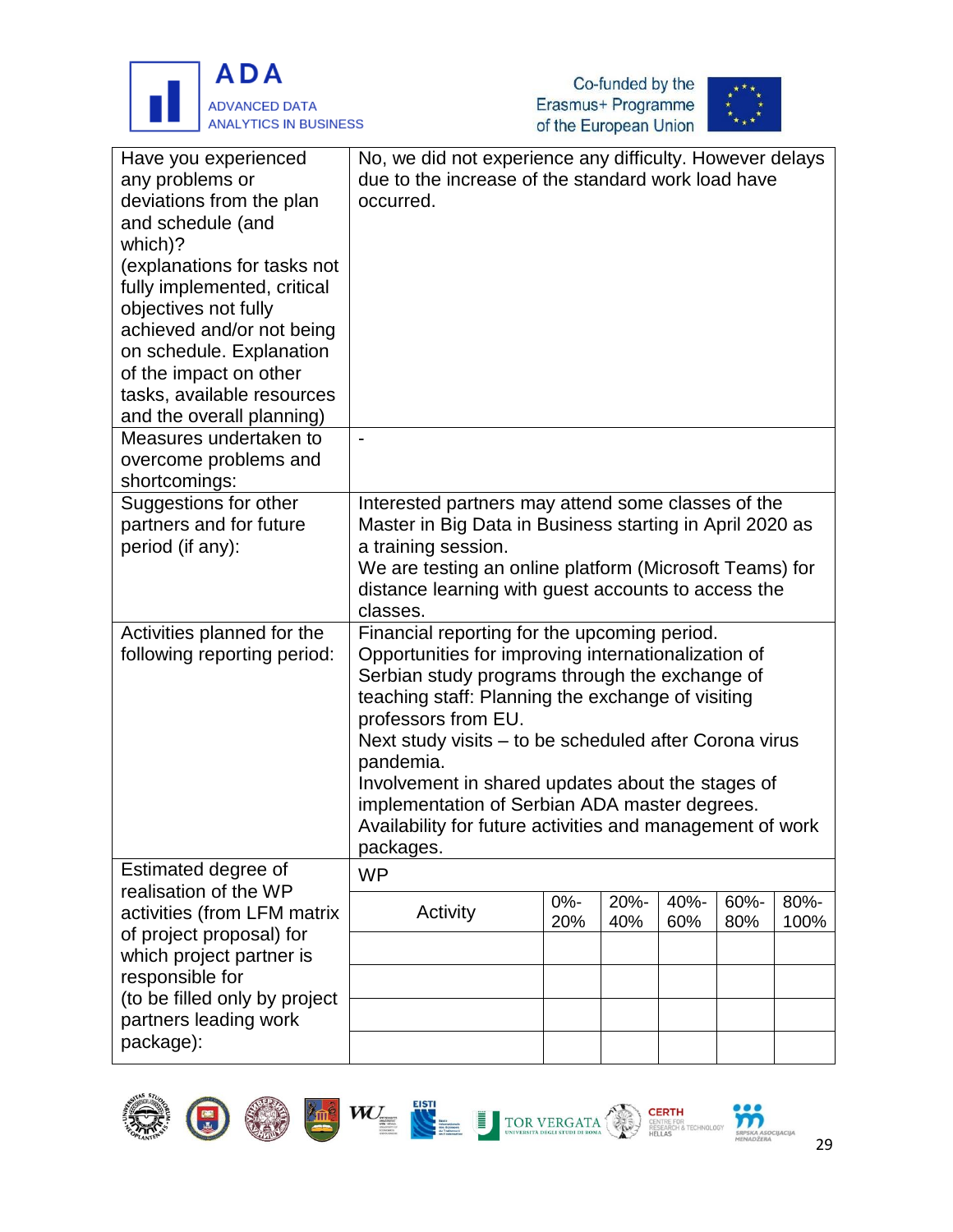

Co-funded by the Erasmus+ Programme of the European Union



| Prepared by:       | <b>Federica Corrente</b> |
|--------------------|--------------------------|
| Date of reporting: | 06/04/2020               |
|                    |                          |

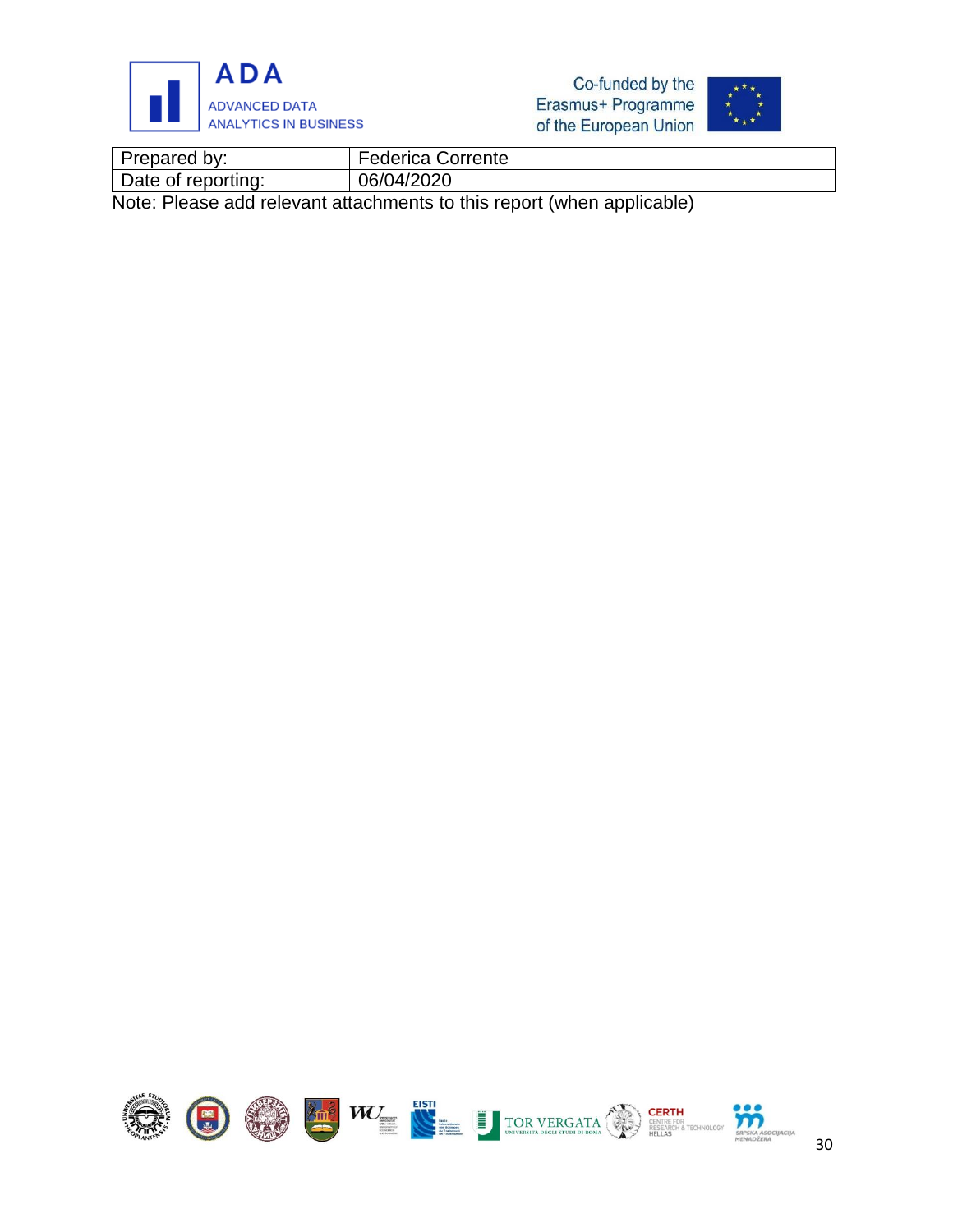



<span id="page-33-0"></span>

| Project partner                                                                                                  | Centre for Research and Technology Hellas (CERTH)                                                                                                                                                                                                                                                                                                                                                                                                                                                                                                                                                                                                                                                                                                                                                                                                                                                                                                                                        |  |  |  |  |
|------------------------------------------------------------------------------------------------------------------|------------------------------------------------------------------------------------------------------------------------------------------------------------------------------------------------------------------------------------------------------------------------------------------------------------------------------------------------------------------------------------------------------------------------------------------------------------------------------------------------------------------------------------------------------------------------------------------------------------------------------------------------------------------------------------------------------------------------------------------------------------------------------------------------------------------------------------------------------------------------------------------------------------------------------------------------------------------------------------------|--|--|--|--|
| Reporting period                                                                                                 | 15.11.2018 - 15.03.2020                                                                                                                                                                                                                                                                                                                                                                                                                                                                                                                                                                                                                                                                                                                                                                                                                                                                                                                                                                  |  |  |  |  |
| Description of all activities<br>realised by project partner<br>during reporting period<br>and achieved results: | 1. Participation in preparation of the Analysis of best<br>practice at EU partner universities (Report entitled<br>"Analysis of best practice at EU partner<br>Universities")                                                                                                                                                                                                                                                                                                                                                                                                                                                                                                                                                                                                                                                                                                                                                                                                            |  |  |  |  |
|                                                                                                                  | 2. Participation in the kick-off meeting in Novi Sad<br>and Steering committee meetings Cergy and<br>Rome.                                                                                                                                                                                                                                                                                                                                                                                                                                                                                                                                                                                                                                                                                                                                                                                                                                                                               |  |  |  |  |
|                                                                                                                  | 3. Organization of the study visit at CERTH in<br>Thessaloniki. During the part of the first day of the<br>study visit the ADA project members had the<br>opportunity to follow the launch of the first<br>Summer School in Digital Supply Chains &<br>Logistics Management and the inauguration of<br>the Competence Center for Business & Logistics<br>Challenges (CCLBC). During the study visit, in<br>addition to the visit to the labs of CERTH at<br>Thessaloniki, including the Thessaloniki Smart<br>Mobility Living Lab premises in Hellenic Institute<br>of Transport, where they had the opportunity to<br>be informed about the data collected from Living<br>Lab's eco system via different types of sources<br>and how they are transformed into useful<br>applications and services for the end user.<br>Afterwards, practical case studies from CERTH-<br>HIT experience in passenger transport and freight<br>transport were presented to the ADA project<br>partners. |  |  |  |  |

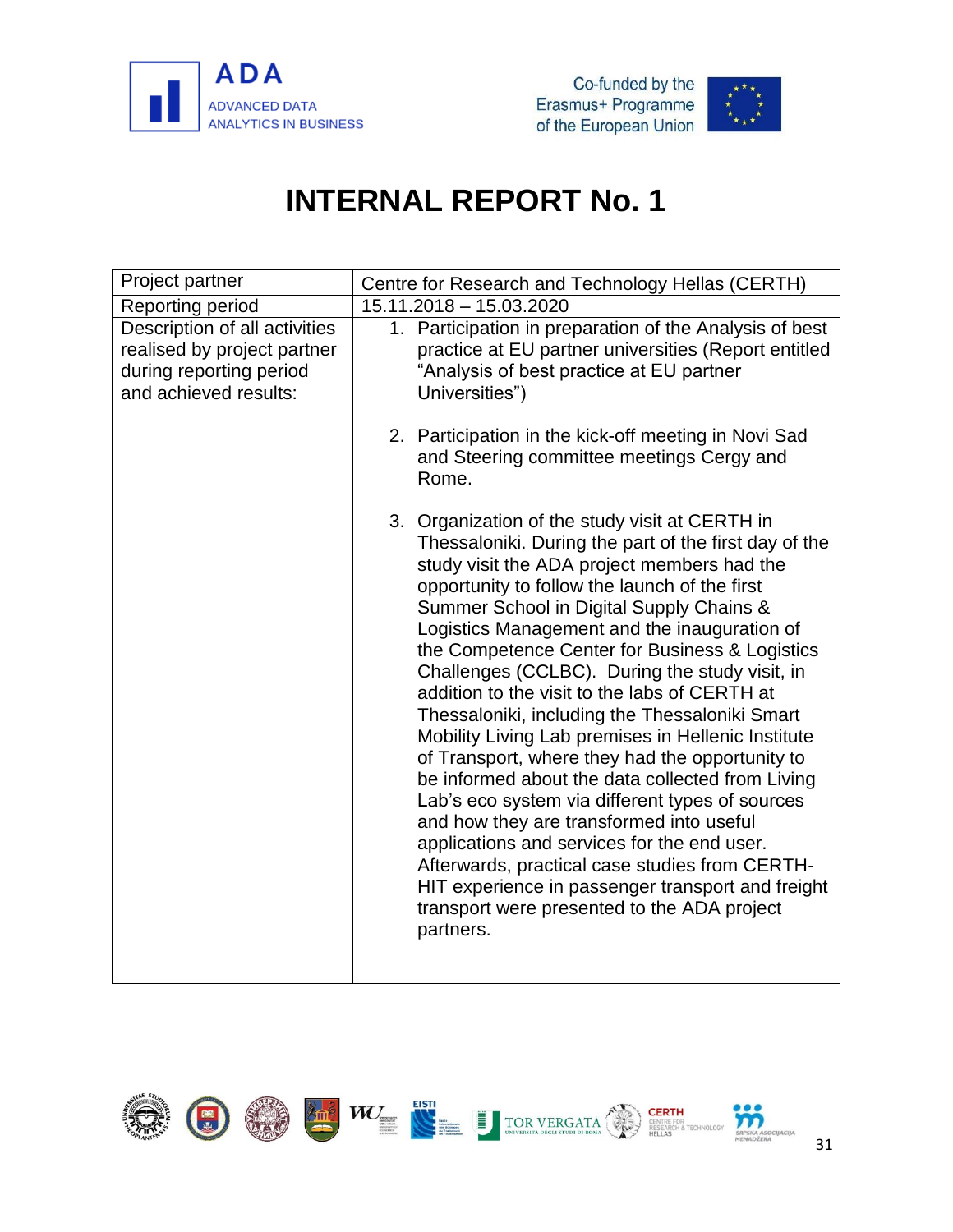





| Have you experienced any<br>problems or deviations<br>from the plan and<br>schedule (and which)?<br>(explanations for tasks not<br>fully implemented, critical<br>objectives not fully<br>achieved and/or not being<br>on schedule. Explanation<br>of the impact on other<br>tasks, available resources<br>and the overall planning)<br>Measures undertaken to | <b>No</b><br>N/A                                                                                                                                 |               |             |             |             |              |
|----------------------------------------------------------------------------------------------------------------------------------------------------------------------------------------------------------------------------------------------------------------------------------------------------------------------------------------------------------------|--------------------------------------------------------------------------------------------------------------------------------------------------|---------------|-------------|-------------|-------------|--------------|
| overcome problems and<br>shortcomings:                                                                                                                                                                                                                                                                                                                         |                                                                                                                                                  |               |             |             |             |              |
| Suggestions for other<br>partners and for future<br>period (if any):                                                                                                                                                                                                                                                                                           | N/A                                                                                                                                              |               |             |             |             |              |
| Activities planned for the<br>following reporting period:                                                                                                                                                                                                                                                                                                      | Continue with the preparations of the teaching material<br>and planning the teaching lessons to be executed by the<br><b>CERTH</b> participants. |               |             |             |             |              |
| Estimated degree of<br>realisation of the WP                                                                                                                                                                                                                                                                                                                   | <b>WP</b>                                                                                                                                        |               |             |             |             |              |
| activities (from LFM matrix<br>of project proposal) for<br>which project partner is                                                                                                                                                                                                                                                                            | Activity                                                                                                                                         | $0% -$<br>20% | 20%-<br>40% | 40%-<br>60% | 60%-<br>80% | 80%-<br>100% |
| responsible for                                                                                                                                                                                                                                                                                                                                                |                                                                                                                                                  |               |             |             |             |              |
| (to be filled only by project<br>partners leading work                                                                                                                                                                                                                                                                                                         |                                                                                                                                                  |               |             |             |             |              |
| package):                                                                                                                                                                                                                                                                                                                                                      |                                                                                                                                                  |               |             |             |             |              |
|                                                                                                                                                                                                                                                                                                                                                                |                                                                                                                                                  |               |             |             |             |              |
| Prepared by:                                                                                                                                                                                                                                                                                                                                                   | Josep Maria Salanova Grau                                                                                                                        |               |             |             |             |              |
| Date of reporting:                                                                                                                                                                                                                                                                                                                                             | 04/04/2020                                                                                                                                       |               |             |             |             |              |

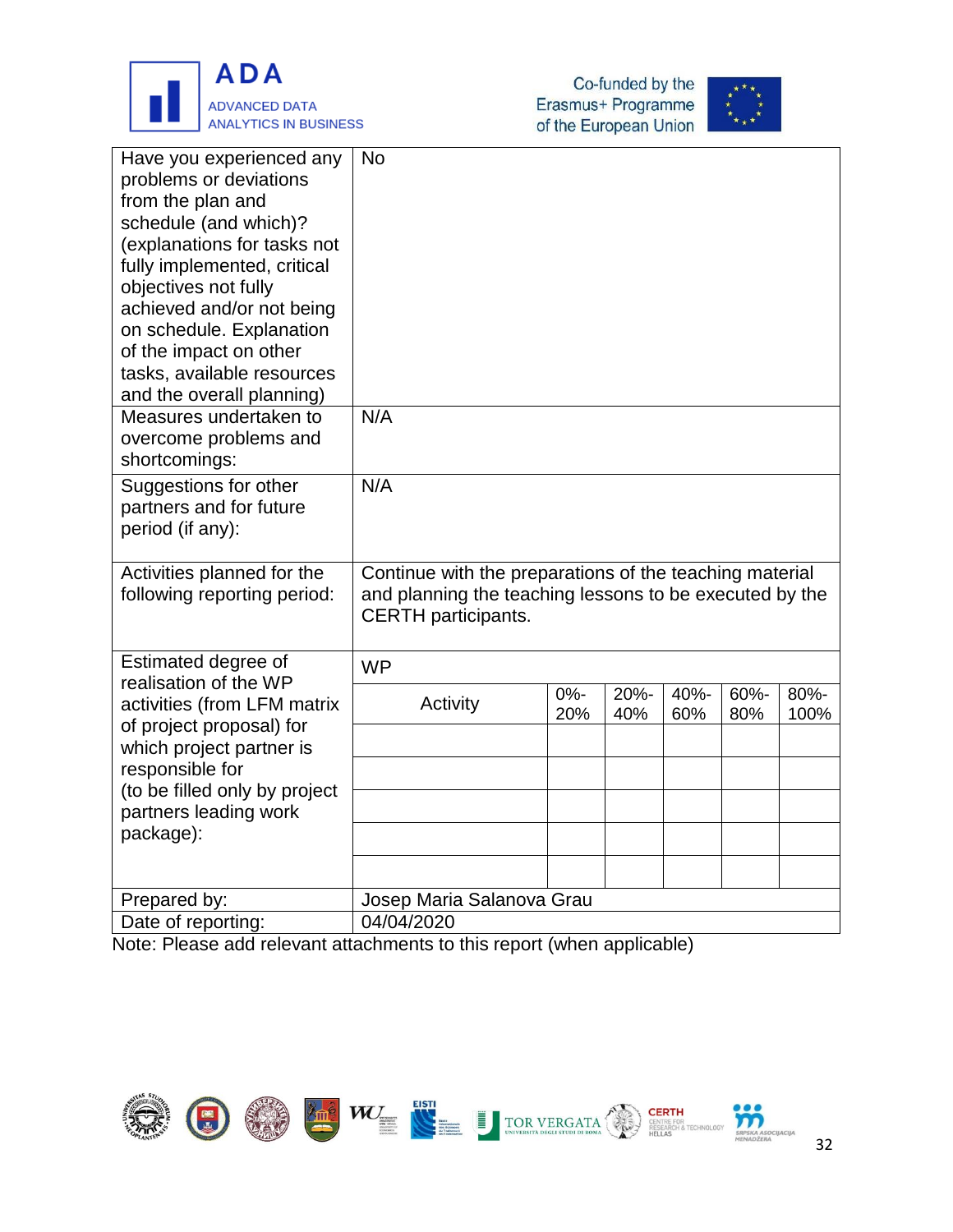





<span id="page-35-0"></span>

| Project partner                                                                                                  | Serbian Association of Managers (SAM)                                                                                                                                                                                                                                                                                                                        |  |  |  |  |  |
|------------------------------------------------------------------------------------------------------------------|--------------------------------------------------------------------------------------------------------------------------------------------------------------------------------------------------------------------------------------------------------------------------------------------------------------------------------------------------------------|--|--|--|--|--|
| Reporting period                                                                                                 | 15.11.2018-15.03.2020                                                                                                                                                                                                                                                                                                                                        |  |  |  |  |  |
| Description of all activities<br>realised by project partner<br>during reporting period<br>and achieved results: | Participation: SAM participated in following meetings and<br>study tours:<br>Kick off meeting at the University of Novi Sad on<br>26-27th November 2018                                                                                                                                                                                                      |  |  |  |  |  |
|                                                                                                                  | EISTI in Cergy, France from 17th March to 21st<br>March.<br>University of Thessaloniki from 17th March to 21st<br>March, where SAM Executive Director presented<br>draft of the Survey on Data Analytics<br>University TOR Vergata, Rome, from 18th till 20th<br>$\overline{\phantom{a}}$<br>November 2019<br>Wien University, Vienna, from March 10-12 2020 |  |  |  |  |  |
|                                                                                                                  | Public promotion of the project via electronic and social<br>media - Articles about ADA project were placed:<br>$\circ$ On SAM web site<br>18/03/2019<br>ш<br>08/05/2019<br>٠<br>26/11/2019<br>п                                                                                                                                                             |  |  |  |  |  |
|                                                                                                                  | On SAM official Instagram profile:<br>$\circ$<br>05/04/2019<br>09/05/2019<br>$\blacksquare$                                                                                                                                                                                                                                                                  |  |  |  |  |  |
|                                                                                                                  | On SAM official Linkedin profile:<br>$\circ$<br>05/10/2019<br>Executive Director of SAM mentioned ADA<br>$\circ$<br>project in her interview on N1 television on<br>04/06/2019                                                                                                                                                                               |  |  |  |  |  |
|                                                                                                                  | In this period key activities for SAM were conducting a<br>research among Serbian companies on their view on<br>Data Analytics in Business and its present and future<br>importance for business. The survey is organized in two<br>phases.                                                                                                                  |  |  |  |  |  |













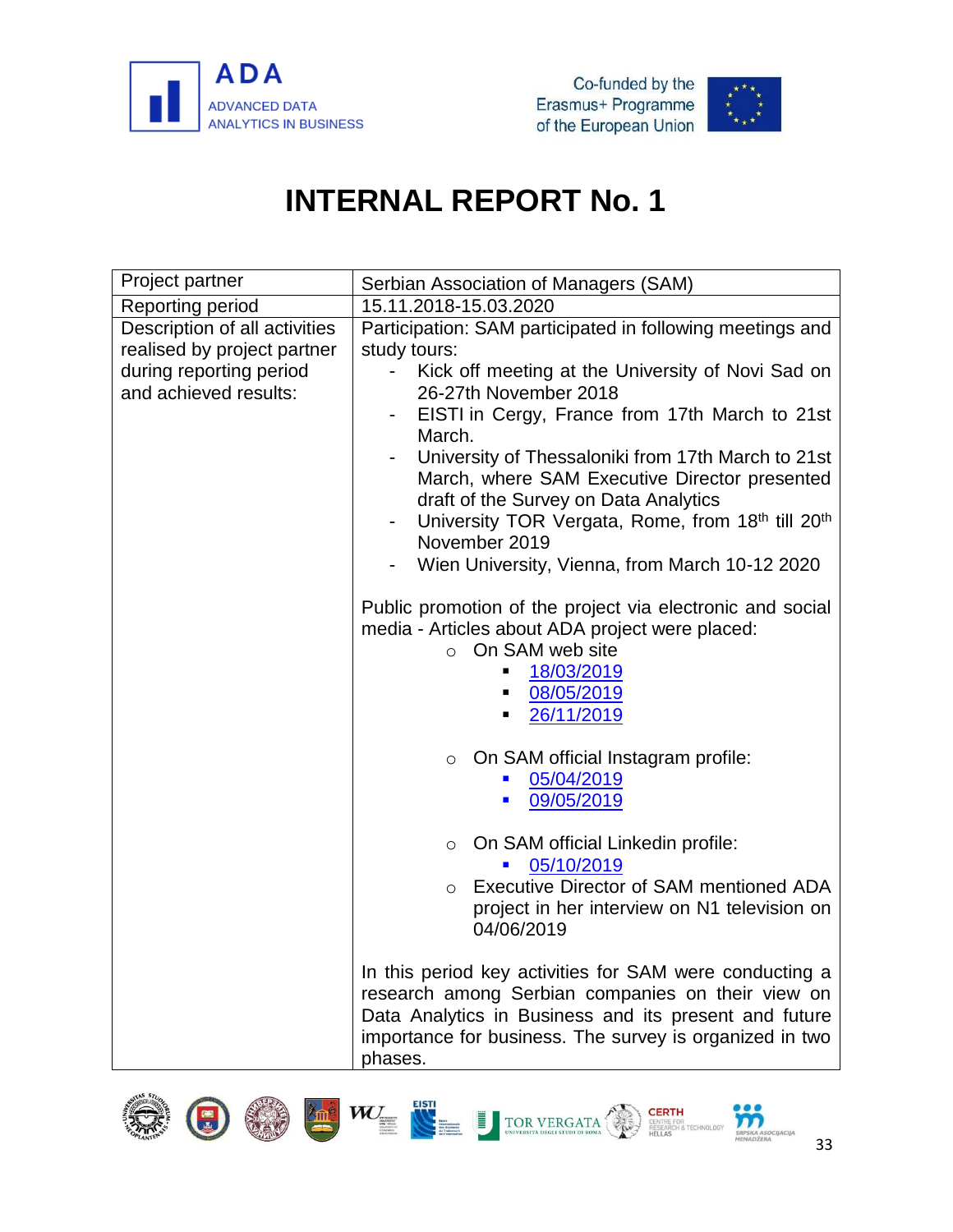

 $\mathbf{I}$ 

j





|                                                                                                                                                                                                                                                                                                                                      | The first phase was a quantitative survey conducted on a<br>sample of companies, SAM members with aim to identify<br>the companies' development stage and understand how<br>data scientists may fit into the current organizational<br>structure. Survey was sent to members of SAM, of which<br>46 fulfilled whole questionnaire and 41 of them partially.<br>There was 4 parts of the survey: demographic section,<br>companies' needs regarding Data Scientist area of work,<br>the Data Scientist Position<br>Description<br>of<br>and<br>expectations from that position within the company, and<br>set of key skills. |
|--------------------------------------------------------------------------------------------------------------------------------------------------------------------------------------------------------------------------------------------------------------------------------------------------------------------------------------|-----------------------------------------------------------------------------------------------------------------------------------------------------------------------------------------------------------------------------------------------------------------------------------------------------------------------------------------------------------------------------------------------------------------------------------------------------------------------------------------------------------------------------------------------------------------------------------------------------------------------------|
|                                                                                                                                                                                                                                                                                                                                      | The second phase was a semi-structured discussion with<br>data scientists (or their immediate superiors), which was<br>aimed at getting more in-depth findings. These findings<br>provided have the full picture how far are companies with<br>the integration of Data Scientists in their organizational<br>structures. This research was conducted in partnership<br>with the Data-Do, a company which specializes in the<br>application of business data to ensure external and<br>internal monetization.                                                                                                                |
|                                                                                                                                                                                                                                                                                                                                      | Also, research findings were presented to the participants<br>on separate event organized in the premises of Serbian<br>Association of Managers on May 8 <sup>th</sup> .                                                                                                                                                                                                                                                                                                                                                                                                                                                    |
| Have you experienced any<br>problems or deviations<br>from the plan and<br>schedule (and which)?<br>(explanations for tasks not<br>fully implemented, critical<br>objectives not fully<br>achieved and/or not being<br>on schedule. Explanation<br>of the impact on other<br>tasks, available resources<br>and the overall planning) | <b>No</b>                                                                                                                                                                                                                                                                                                                                                                                                                                                                                                                                                                                                                   |